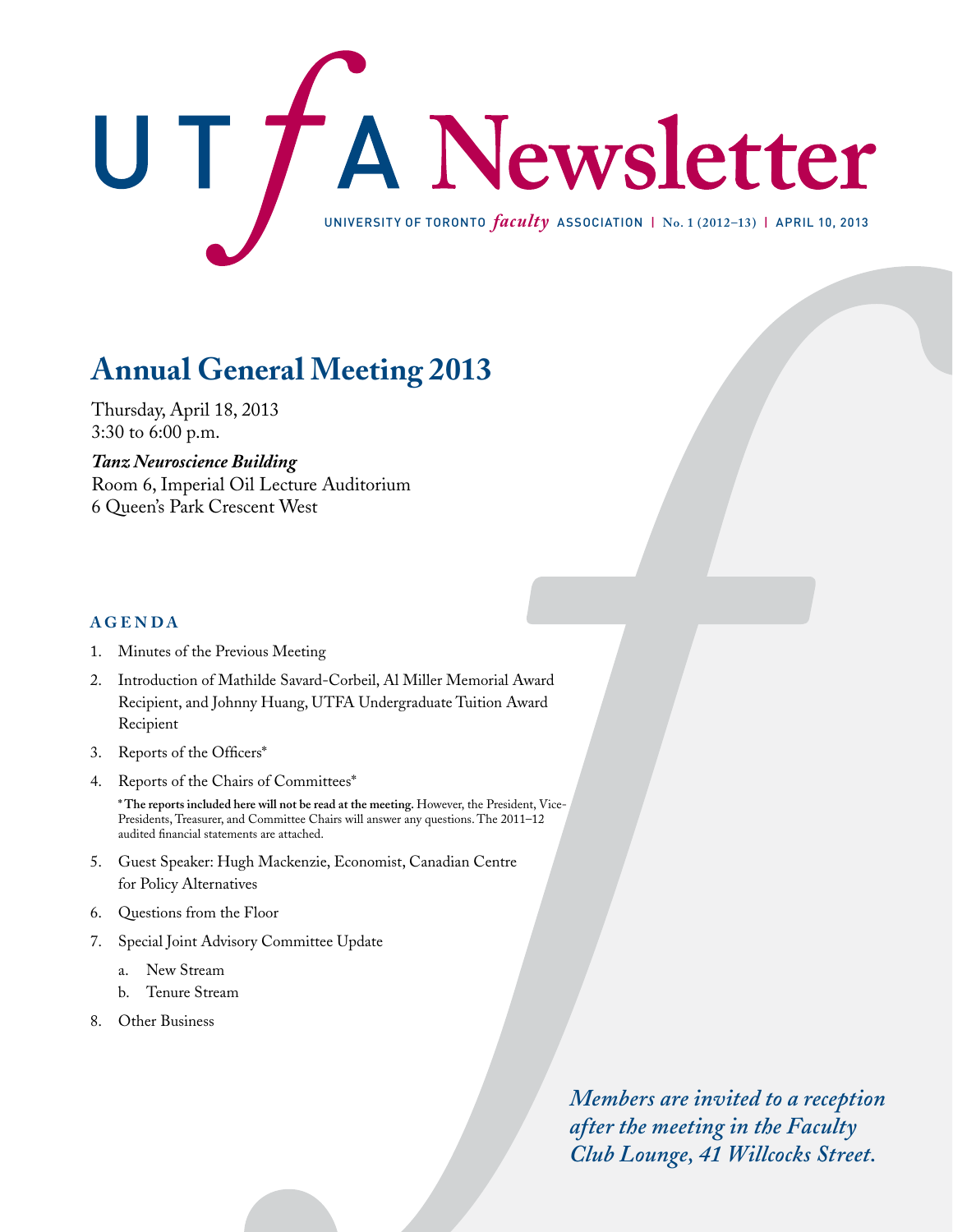### **INSIDE THIS ISSUE**

| Reports from the Executive Committee            |    |
|-------------------------------------------------|----|
| President                                       | 3  |
| Vice-President, Salary, Benefits and Pensions   | 6  |
| Vice-President, Grievances                      | 7  |
| Vice-President, University and External Affairs | 8  |
| Treasurer                                       | 9  |
| Chair of the Equity Committee                   | 10 |
| Chair of the Librarians Committee               | 11 |
| Chair of the Membership Committee               | 12 |
| Chair of the Teaching Stream Committee          | 13 |
| A Member-at-Large                               | 15 |
| <b>Audited Financial Statements</b>             | 17 |
| Minutes of the 2012 Annual General Meeting      | 28 |
| <b>Upcoming Events</b>                          | 36 |
|                                                 |    |

*UTFA Newsletter* is published by: The University of Toronto Faculty Association 720 Spadina Avenue, Suite 419 Toronto ON M5S 2T9 Phone (416) 978-3351 Fax (416) 978-7061 www.utfa.org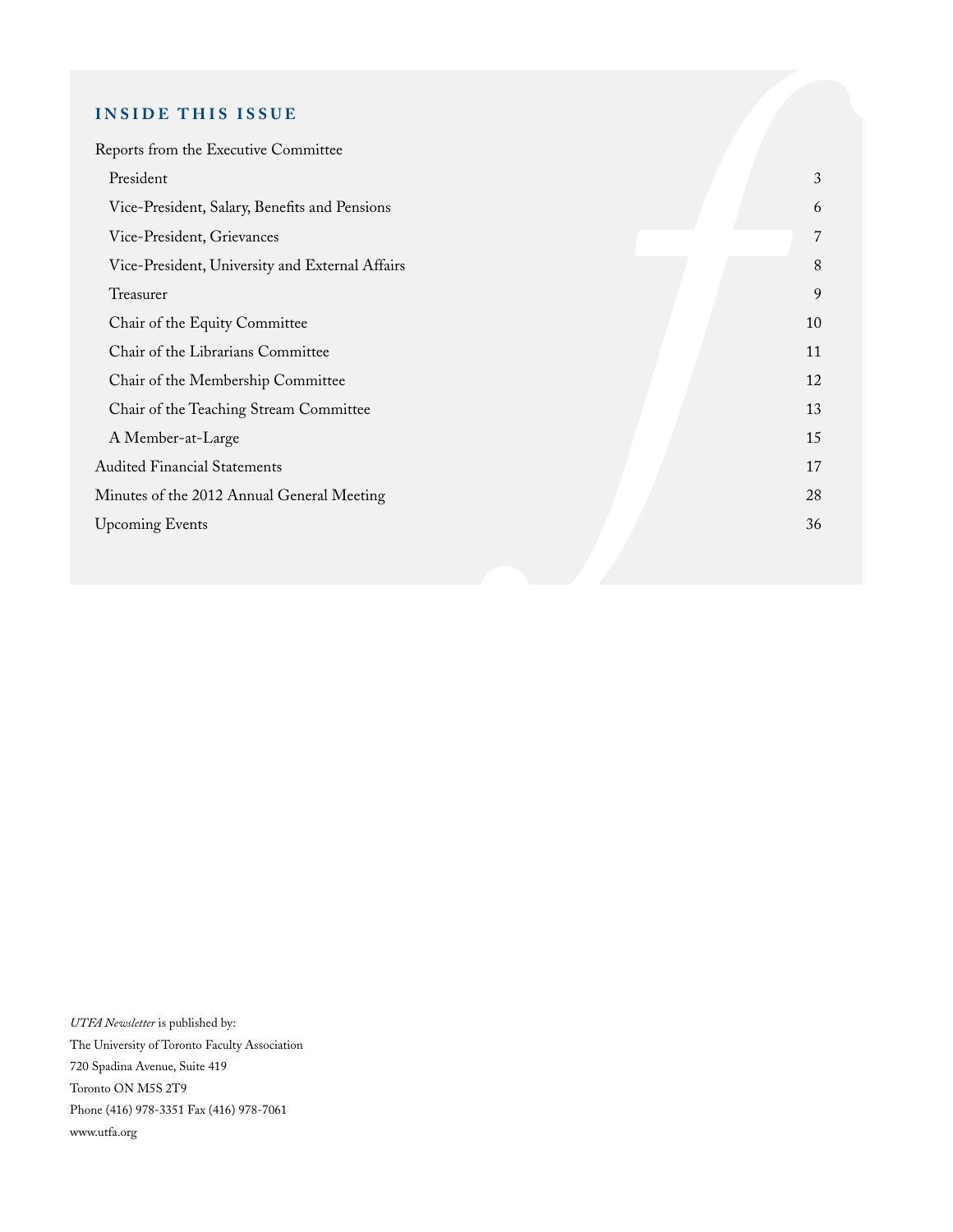# **REPORTS FROM THE EXECUTIVE COMMITTEE**

# **Report of the President**

## **Introduction**

My term as UTFA President began on July 1 of 2012. I want to thank the UTFA membership for the honour of representing you. I also want to thank my colleagues on the Executive and Council for their support and for the opportunity to work with them, and our office staff, whose work is critical but invisible to most of the membership.

On behalf of UTFA, I extend congratulations to Professor Meric Gertler on being named the next President of the University of Toronto. All of us in UTFA's leadership look forward to working with Professor Gertler in our common mission to improve an already world-class University. I also want to recognize Professor David Naylor for his service as President of the University of Toronto since 2005. We are all in your debt, Dr. Naylor.

# **Backgrounder: Whom Does UTFA Represent?**

UTFA represents approximately 3,000 faculty and librarians on all three campuses of the U of T, including about 500 retirees. If you are a faculty member or librarian with an appointment in excess of one year in duration, UTFA represents you (but if you are not sure, by all means be in touch!). However, not all whom we represent are members. Since 1998, all new hires are included as dues paying members by default, with an opt-out provision currently exercised by very few. For those hired prior to 1998, membership is by voluntary opt-in, and the majority of these colleagues have indeed joined.

UTFA is the only democratically accountable collective and independent advocate of faculty and librarians at the University, so being in touch with and answerable to our membership is a high priority. UTFA functions largely on a parliamentary model, with representatives of sixty constituencies forming our Council, the primary decisionmaking body of the Association. Council establishes, for instance, our platforms for bargaining, while also

ratifying any voluntary (i.e., not arbitrated) settlements. We could certainly move to a system of direct membership ratification (a change I would welcome) but this would require constitutional change at a general meeting of the membership. Other than the President (elected by the full membership), positions on the UTFA Executive for one- or two-year terms are filled by the Council. A Nominating Committee forwards recommendations to the Council, after which additional nominations may be made, followed by elections. This process begins in February of each year, with Council electing the new Executive in May. UTFA members do *not* need to hold Council seats in order to be candidates for most of the positions on the Executive. So, if you are interested in being considered by our Council for election to any one of the ten positions open to the broader membership, please contact me or someone else from our Executive or Council. The chair of our Nominating Committee this year is Katharine Rankin.

To better represent and be accountable to our membership, over the course of the last six years UTFA has made a concerted effort to renew itself, recruit new leadership, and broaden our direct engagement with faculty and librarians in their diverse professional settings. In 2007, UTFA Council created the Membership Committee with a mandate to coordinate outreach and communications in order to improve the connection between UTFA's membership and its leadership and to facilitate dialogue among members more broadly. These efforts are vital to ensuring that the University is governed in a collegial manner and that faculty and librarians have a meaningful voice in shaping the conditions of their work as teachers, scholars, and professionals.

I have had the good fortune to meet many of you face-toface over the course of this year in visits to academic units, and I thank you for inviting me. If I have not yet been to your department or program for a brief conversation about the affairs of UTFA, contact your unit head and our office ([faculty@utfa.org\)](mailto:faculty@utfa.org) and we can set something up. More generally, if you have ideas about how UTFA can better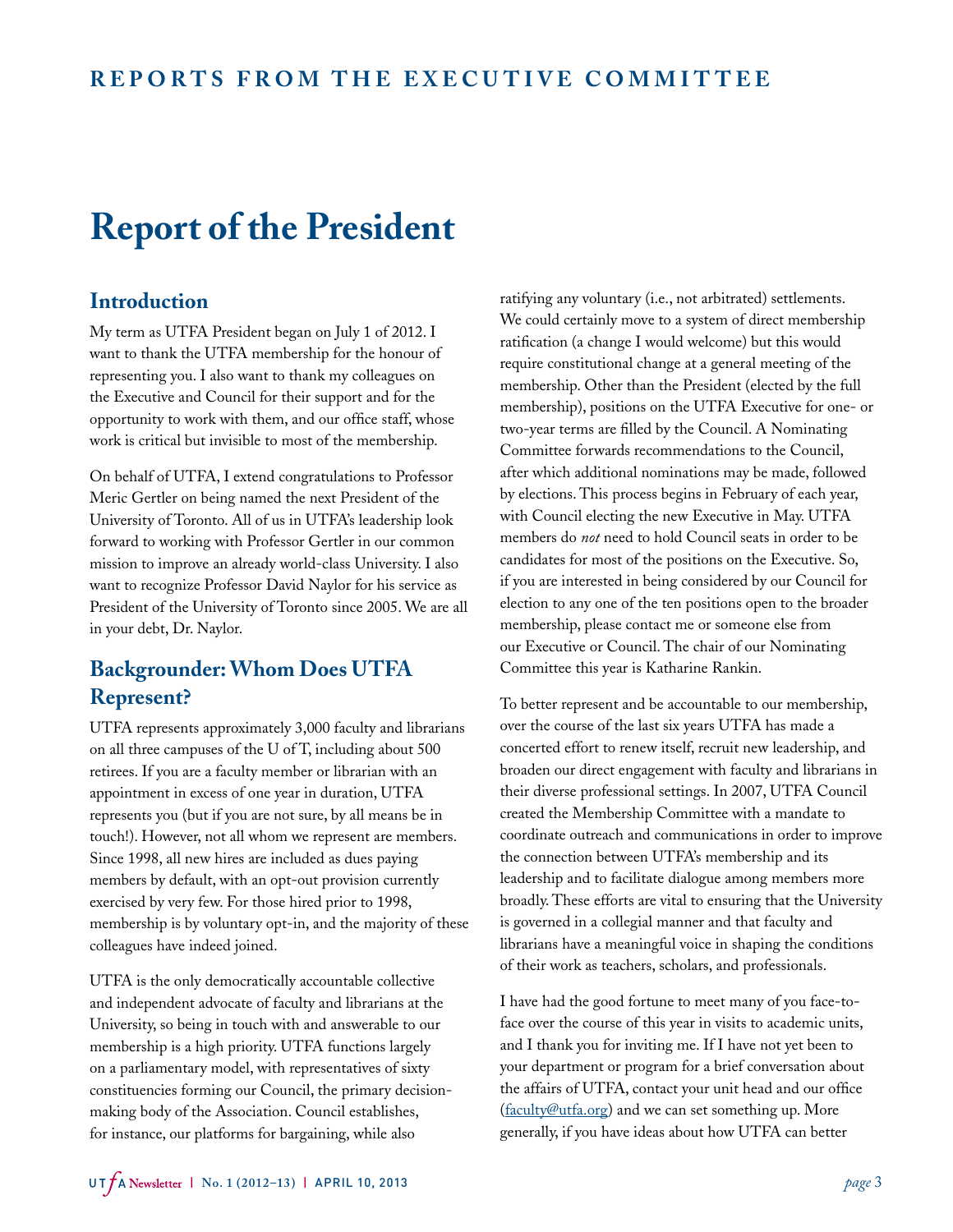represent you and your colleagues, write to [membership@](mailto:membership@utfa.org) [utfa.org](mailto:membership@utfa.org).

## **Tour d'Horizon**

We face important challenges at this university and in higher education more generally. As documented through the tireless work of my predecessor, George Luste, our pension plan continues to groan under the weight of accumulated debt. The solution to this problem is not obvious, and it would take a remarkable upturn in both the markets and the performance of the asset managers to eliminate the debt. At the same time, the provincial government has signalled recently that broader changes may be coming to university pension plans, changes that may include pooled asset management, 50–50 cost sharing between employee groups and employers (presumably with provision for truly joint governance), and benefits restructuring. We will continue to stay abreast of and keep you informed about these and other issues. I want to thank our colleagues Laurence Booth, Ettore Damiano, Jennifer Jenkins, George Luste, and Helen Rosenthal for their work as our representatives on the pension board.

The provincial government, under new leadership, has recently announced a change in tuition fee policy, lowering the cap on annual increases from 5 to 3 per cent. This could have significant consequences for the University. At the same time, we continue to look for a broader policy platform on higher education from the government and the other parties, one that includes provision for sustainable funding. While UTFA added its voice to the coalition of faculty, students, and administrators criticizing last fall's MTCU discussion paper on higher education, we do need to confront various challenges and opportunities presented by, for example, the spread of online teaching and learning. UTFA is committed to ensuring that your voices are heard on these and other issues, not least so that academic freedom in deliberations over matters that shape the context of teaching, research, and professional activities within the University is upheld.

# **Other News and the Year It Was**

Members will be pleased to know that UTFA is in good financial shape, benefitting from the capable stewardship of our new Treasurer, Michael Meth. The new Executive inherited a sound financial foundation, with a solid reserve and several years of running close to break-even (which really should be the goal for an organization such as this).

I refer you to our financial statements and Michael's report herein, but it looks like we are headed for another year in the black. If our surpluses grow too large, we will look to make adjustments, but we must always be aware of the unevenness of demands on our financial resources as unforeseen challenges emerge. This year, costs could be reduced because we are not engaged in mediation or arbitration, having negotiated a compensation agreement last summer that extends through the end of June 2014.

I am also very proud that we were able to negotiate and ratify a first collective agreement for our colleagues at the University of St. Michael's College, a certified unit within UTFA. Bargaining wrapped up in September of 2012. As a member of the negotiating team, I can confirm that the process was not always easy, and significant differences needed to be bridged. But we reached an agreement that I expect will serve USMC well. I want to thank all of our colleagues at USMC for their inspiring solidarity, and also acknowledge the hard work undertaken by members of the negotiating team, together with Peter Simpson of CAUT, in seeing this process through. I was honoured to be involved and I learned a lot!

## **The SJAC Process: Revisiting Our MoA**

We are about to commence talks under the Special Joint Advisory Committee (SJAC) process established a year ago during mediation between UTFA and the Governing Council. Changes to the landscape of higher education (for example, the increased importance of private funding in a climate of government austerity, a shift toward online courses and course delivery, more government oversight of and involvement in teaching and research, and questions about the growth of administrative authority) motivate our examination of the role of the faculty association in representing the collective interests of faculty and librarians at U of T.

UTFA's role was codified in 1977 in our Memorandum of Agreement (MoA) – featuring limited scope collective bargaining to deal primarily with compensation issues. Now, more and more of our members are seeking an expanded role for UTFA. We will report in more detail in the coming weeks on our February survey, but it overwhelmingly confirms that members want UTFA's capacity modernized and expanded to deal more effectively with academic policies. The SJAC process will explore ways of modernizing the MoA and will also look specifically at the role of faculty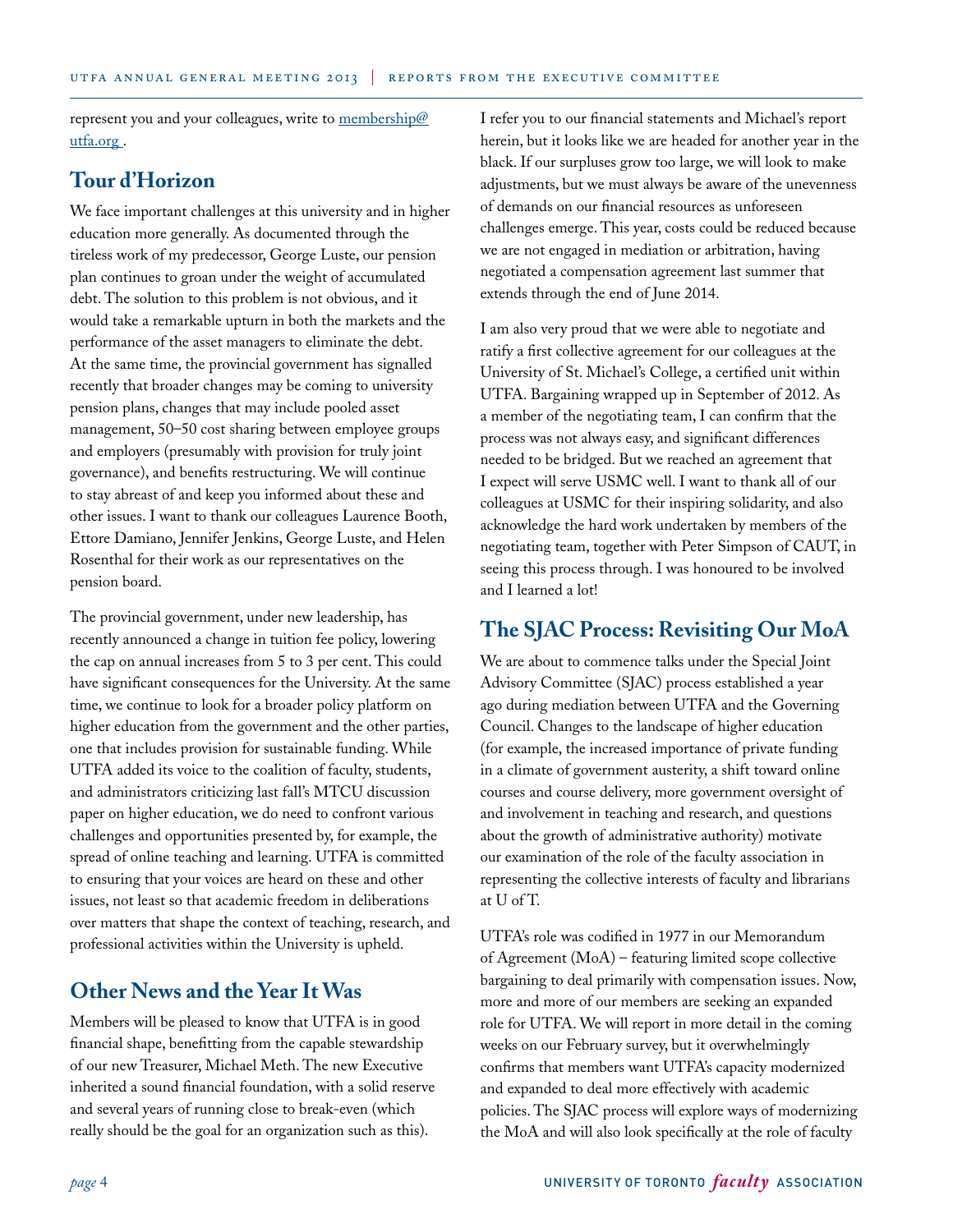and librarians in significant academic planning exercises. The SJAC also features two subcommittees dealing with appointments policies for faculty. More background and information concerning the SJAC and the issues we will be addressing in negotiations may be found in our [December](http://www.utfa.org/sites/default/files/webfiles/SJAC%20Information%20Report%20%231.pdf)  [2012 newsletter.](http://www.utfa.org/sites/default/files/webfiles/SJAC%20Information%20Report%20%231.pdf)

More broadly, UTFA's position – as reinforced by the UTFA Council at its March meeting – is that the appointmentsrelated matters being negotiated under the SJAC process, together with other academic policies comprising the terms and shaping the context of our work, should be negotiated using a formal collective bargaining process such as the one we now use to determine compensation settlements. The key features of this bargaining process include provision for good faith bargaining by both parties, timelines, provision for information sharing, and a mechanism (i.e., professional neutral third party mediation and arbitration when necessary) for resolving any outstanding disputes so that negotiations reach a productive and timely conclusion.

Members new to these issues sometimes ask: what is the relationship between expanding the scope of collective bargaining on the one hand and playing a role in the substantive aspects of appointments policies and the procedural aspects of academic planning on the other? Doesn't the MoA already afford UTFA an adequate role in the determination of these and other academic policies?

The short answer is no. It is true that the so-called frozen policies in Article 2 of the MoA cannot be changed without the consent of UTFA and the Governing Council, at least in principle. But there are three immediate problems. First, over the years we have seen that changes in the policies are often the result, not of negotiation, but of the proliferation of unilateral guidelines and memos that, over time, take on the force of policy. This proliferation seriously undermines collegial governance. Second, the Article 2 list excludes

matters of central concern to faculty and librarians, including the procedural aspects of academic planning. Third, when UTFA and the Governing Council fail to agree on changes to frozen policies, there is no provision to break the impasse at all, let alone in a timely way.

For these reasons, there is a direct connection between proposing to expand the scope of collective bargaining and proposing to change substantive policy matters that shape the context of our work. A broader and more accountable process of negotiating is a way of holding both UTFA negotiators and Governing Council representatives to a high standard of conduct, while ensuring that UTFA proposals (and those of the Governing Council for that matter) are afforded a fair and substantive hearing. As we have seen in previous negotiations, including over the workload policy, the involvement or potential involvement of an independent mediator/arbitrator is particularly essential in keeping negotiations moving toward a timely and productive resolution when the parties are unable to agree on their own.

For these reasons, we need to change the *way* we negotiate, not as an end unto itself, but as a means to improving the quality and responsiveness of *what* we negotiate. This is what we are looking for in the package of changes we hope the SJAC process delivers. You and this university deserve no less.

Look for a more detailed report on the results of our recent survey and an update on the SJAC process in the coming weeks. For now, I want to thank members for their support, as well as my colleagues on the UTFA Executive, Council, and committees for their important contributions to the University and to UTFA. I encourage you all to read the important reports by other members of our leadership in this newsletter and I hope to see you at the AGM on April 18th.

Scott Prudham President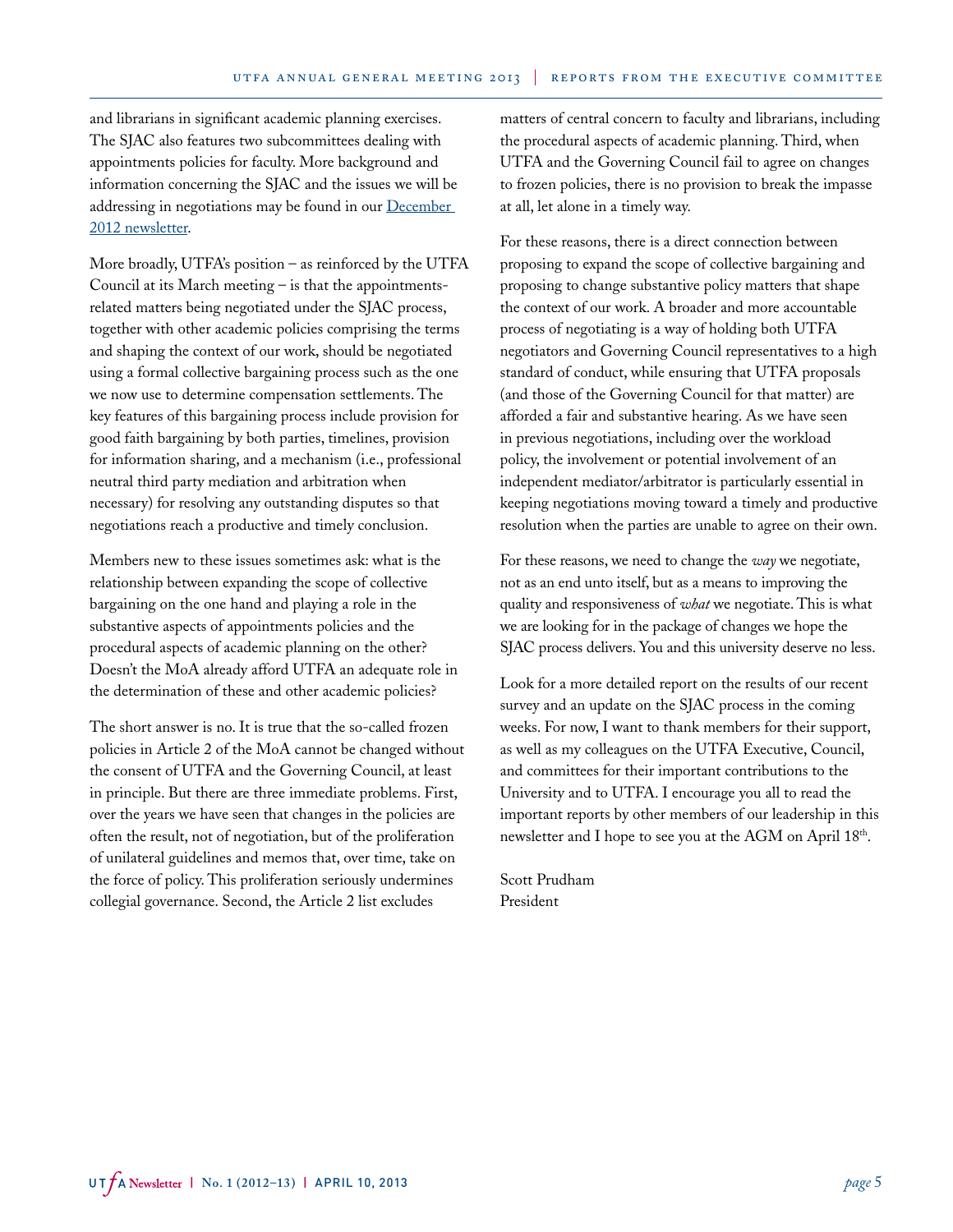# **Report of the Vice-President, Salary, Benefits and Pensions**

## **Salary**

I took over the position of Vice-President, Salary, Benefits and Pensions following last summer's successfully concluded round of bargaining. Our current contract runs through June of 2014, and the SBP committee will begin the process of preparing for the next round of bargaining in the fall of 2013. By attending meetings of OCUFA's Collective Bargaining Committee, I have become aware of some of the issues we may face, and some of the options that might be available to us, at the bargaining table next year. While repeating that she is not in favour of the wage freeze approach taken by the last administration, Ontario's new premier, Kathleen Wynne, went out of her way in a recent meeting with representatives of OCUFA to say that her government will be coming to our sector "looking for zeros" in upcoming rounds of bargaining. In addition, many post-secondary institutions in Ontario face ongoing pressure to increase the amount of teaching being conducted by non–tenure track faculty. Increases in workload and in contributions to pension plans as well as increasing calls for forms of post-tenure evaluation are also featuring in recent bargaining discussions.

Given the current political and economic climate, it will be more important than ever to inform ourselves about how revenue is distributed at the University and who is paying most for the continued decline in provincial funding. Right now, province-wide full-time and part-time faculty salaries represent 19 per cent of Ontario universities' annual expenditures and 29 per cent of operating expenses, down from 24 and 32 per cent respectively in 1998–99 (Source: Council of Finance Officers – Universities of Ontario). Tuition fees, needless to say, have risen over that same period. Canadian full-time students in undergraduate programs paid 5.0% more on average in tuition fees for the 2012– 13 academic year last fall than they did a year earlier. This follows a 4.3% increase in 2011–12. In comparison, inflation as measured by the Consumer Price Index was 1.3% between July 2011 and July 2012 (Statistics Canada).

# **Benefits**

The Administration indicated last year that it might be interested in considering changes to the Long Term Disability plan; specifically, they are considering switching from an ASO (Administrative Services Only) plan to something more like a fully insured plan for all eligible University employees. Such changes might simplify administration of the plan and lower the cost of coverage for UTFA members. On the other hand, the new plan might result in different costs for different employee groups at U of T (e.g., faculty and librarians may end up paying less than they do now for their LTD plan while maintenance and grounds staff pay more). Our benefits consultant, Gary Kawaguchi, has prepared a package of material outlining our current plan and the implications of the kind of changes the Administration is considering. In January, we gave the Administration the names of UTFA's representatives on a joint committee to consider changing the plan and indicated that we were ready to meet as soon as they had received proposals and estimates on a new plan from insurance companies.

## **Pensions**

The latest actuarial reports on the University's pension plan reveal that the plan's deficit increased slightly this year. The most optimistic assessment (going concern solvency) suggests that the deficit grew by \$160 million this year. The cost of this deficit affects the University's operating budget and builds pressure on faculty to increase their contributions.

I took part in a discussion of pension reform organized by OCUFA in January and I also met (along with UTFA Executive members Ettore Damiano and Jennifer Jenkins) with our pensions consultant, Mark Zigler, in order to keep an eye on the progress of the Morneau recommendations. Right now, the health of our pension plan continues to be more of a concern than the question of whether or how to pool investments along the lines suggested by the Morneau report. None of the changes suggested by Morneau would solve U of T's ongoing pension problems, and whether or not such a pooling would be better for our members in the long run remains a debatable question. All we can say for sure is that the political momentum is going to drive us toward greater sharing of risk and return in public sector pension plans. The Liberal government remains committed to moving plans closer to 50–50 cost sharing over the next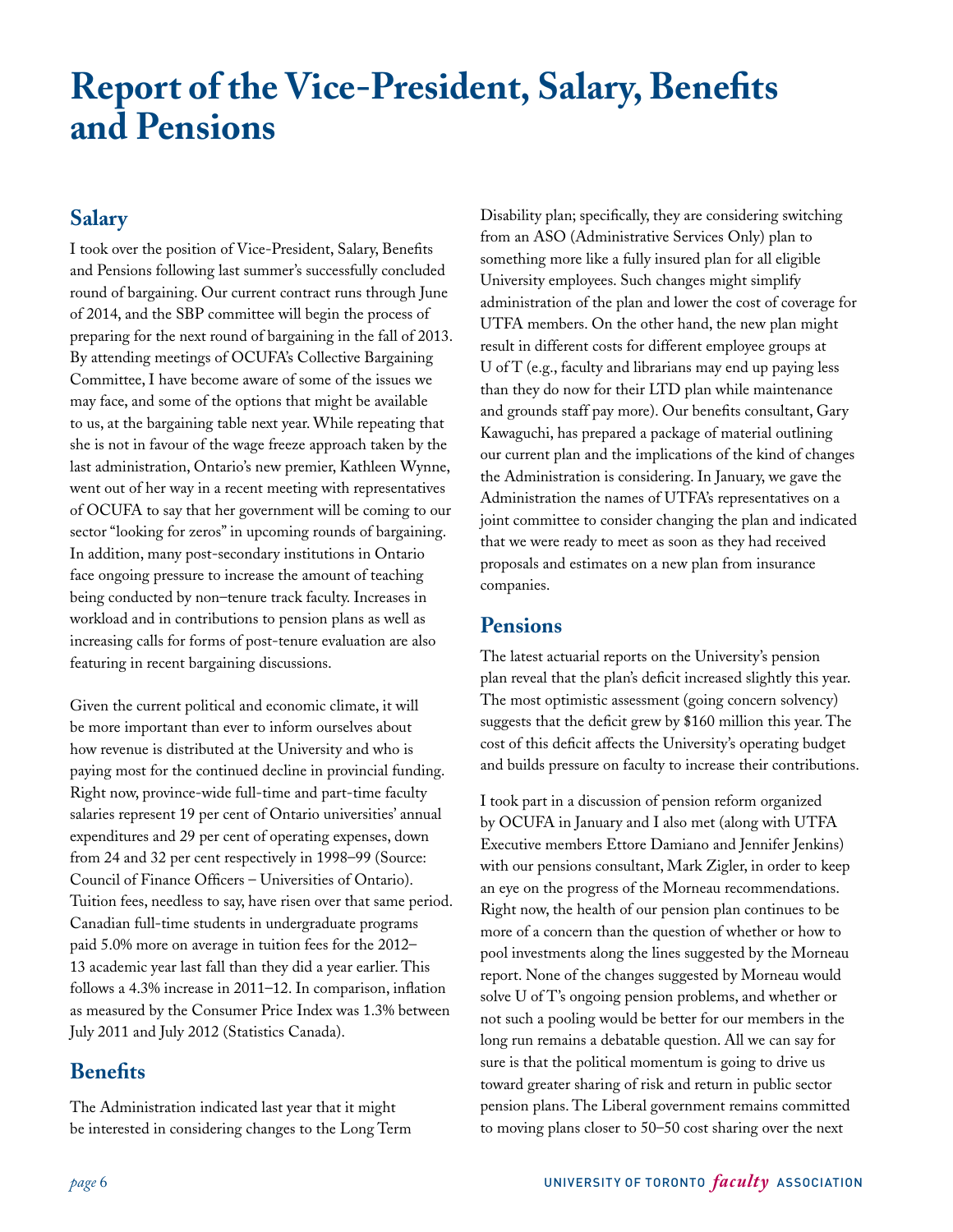five years (as stated in its 2012 budget). Recent developments in provincial politics might have slowed down movement on the Morneau initiative, but the drive towards pooling of investments continues. Members wishing to know more about this process might read the report or the summary prepared for UTFA by the law firm Koskie Minsky.

I want to express my appreciation to the members of the Executive and the office staff, who have helped me to survive my first year as Vice-President, Salary, Benefits and Pensions. I also want to thank all of the UTFA members who have participated on the SBP Committee in the past year. I look forward to drawing on the expertise of the committee in the fall as we prepare for bargaining in 2014.

#### Paul Downes

Vice-President, Salary, Benefits and Pensions

# **Report of the Vice-President, Grievances**

## **Tenure Issues and Teaching**

The grievance portfolio offers advice to approximately 20 per cent of the tenure candidates (around 75 to 100) who go up for tenure in a given year. We see tenure candidates from across the disciplines and for a wide range of reasons. Most have strong files but find the process unclear and therefore seek advice. Many candidates need help responding to inadequate or inadvertently misleading summaries of evidence.

Over the past three years, one candidate achieved tenure on excellence in teaching and competence in research/ creative professional activity. Over this same period, only nine candidates achieved tenure based on excellence in both teaching and research/ creative professional activity. In previous AGM newsletters, UTFA has identified a reluctance on the part of tenure committees to acknowledge the fine teaching of those in our tenure stream who have demonstrated excellence in both research and teaching. The Administration has now signalled a greater willingness to acknowledge the importance of teaching as a professorial activity in the tenure review. In the coming years, we might see a higher number of faculty go up for tenure in both categories of excellence.

## **New Stream Negotiations**

By the time this newsletter is circulated, negotiations will be under way over a new appointments policy that will include the current teaching stream and non-CUPE contract faculty, especially those in professional divisions, who currently lack an appropriate appointment category. These negotiations are integral to the SJAC process. The "new stream," a placeholder term, will offer secure, scholarly, teaching-intensive appointments with improved ranks and titles. The members of the New Stream Subcommittee that is negotiating this policy are Connie Guberman, Brock MacDonald, Cynthia Messenger (chair), Jun Nogami, and Scott Prudham.

My years of service to the University community as grievance officer and as chair of the Teaching Stream and Appointments Committees have taught me that appointments policy must evolve if it is to reflect its cultural and educational context. Only a robust framework for negotiating and re-negotiating appointments issues will keep pace, for example, with human rights laws and human resources practices, and with growing pressures on our faculty and librarians. Our frozen policy framework means that faculty may be seriously disadvantaged by policy that was once leading edge. If our appointments policies for all three streams were strengthened, working conditions and therefore productivity would improve, and U of T's ability to recruit and retain faculty and librarians would be enhanced. Better policies would also mean fewer grievances.

## **Grievance Committee**

This year the UTFA Grievance Committee focused on UTFA's legal representation policy and on evolving human rights concerns, including family status issues (child care and elder care) as they affect the appointments of faculty and librarians.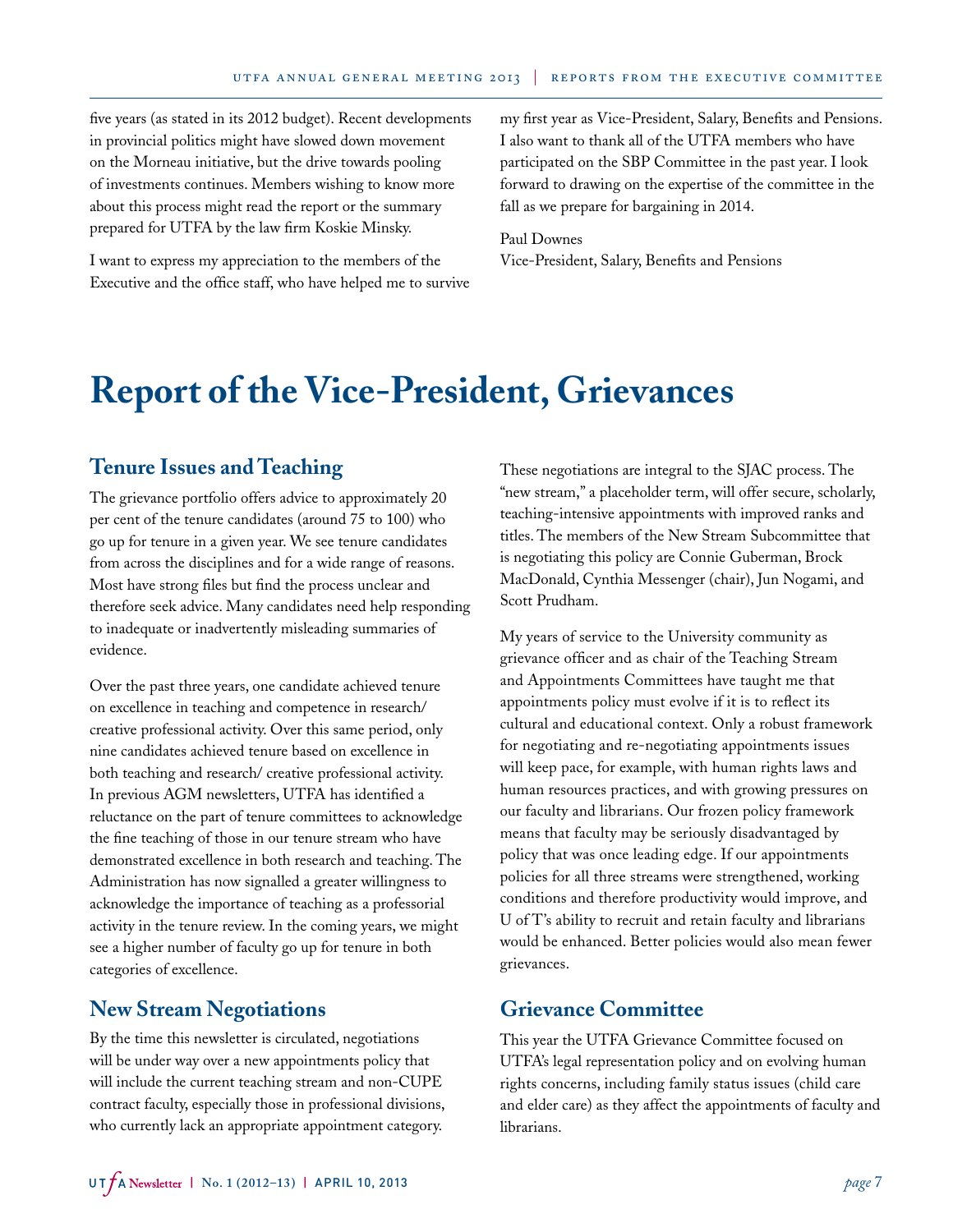## **Grievance Statistics**

Currently, UTFA is handling approximately 100 open files. UTFA will not receive statistics for tenure denials for 2012–13 until later this year.

In 2011–12, 15 teaching stream faculty went up for promotion to senior lecturer, and 1 was denied.

In 2011–12, 77 faculty went up for tenure, 75 were granted tenure, 2 were denied, and 0 are pending.

## **Tenure Workshop**

Once again this year the grievance portfolio will sponsor a tenure workshop: May 8, from 2:00 to 3:30 p.m., at University College, Room 179. This workshop will also cover the three-year review. All are welcome.

**Thanks**

I would like to acknowledge the lawyers and staff in the grievance portfolio and the lawyers of Sack, Goldblatt,

Mitchell, who all serve our members so well. UTFA's General Counsel, Heather Diggle, the Acting General Counsel, Alison Warrian, Counsel Reni Chang, and Grievance Assistant Rucsandra Schmelzer are all part of the excellent UTFA grievance team. Chris Penn and Marta Horban also play a crucial role in support of our members, and I am grateful to them for all of the extra work they undertake so cheerfully. Finally I would like to acknowledge and thank the UTFA Grievance Committee: Mounir AbouHaidar, Claude Evans, Helen Grad, Shashi Kant, Linda Kohn, Brock MacDonald, Jun Nogami, Scott Prudham, Henri-Paul Sicsic, and Michael Bramah.

Cynthia Messenger Vice-President, Grievances

# **Report of the Vice-President, University and External Affairs**

## **C. B. Macpherson Lecture**

This year's edition of the C. B. Macpherson Lecture took place on March 20, 2013 and turned out to be an inspiring and memorable event. Our guest lecturer was Stephen Lewis, veteran Canadian diplomat, politician, and social justice advocate. His lecture was entitled "Where in the world is the world headed?" and was at various times sobering, moving, and very humorous. At least 400 members, colleagues, and friends filled the Medical Sciences auditorium and attended the reception afterwards. Many UTFA members and student volunteers helped out on the evening, and I thank them all. I want especially to thank the UTFA staff, particularly Chris Penn, Marta Horban, and David Mackenzie, for all of the detailed organizing work that made the marquee public event of our faculty association possible.

## **CAUT and OCUFA**

I represented UTFA at the regular meetings of the Canadian Association of University Teachers (CAUT) and the Ontario

Confederation of University Faculty Associations (OCUFA) in the fall of 2012. I missed the OCUFA Board of Directors meeting in February, during my parental leave, but will attend the CAUT Council meeting in April. It is important to note that CAUT will soon begin a formal search for a new Executive Director, to replace Jim Turk. Also, on behalf of OCUFA I participated as the host and moderator of a special town hall meeting held at OISE on March 28 – part of a series of such meetings called "Austerity and Ontario's Universities: Finding a Way Forward."

## **Engaging with Students**

In keeping with UTFA's desire to build strong links with the student body, I've assisted with various requests for collaboration, whenever possible. For example, Harriet Sonne de Torrens and I attended and showed our support at a special information session on the subject of threats of violence against some female U of T students. Also, following a request from a student group, we've sent a letter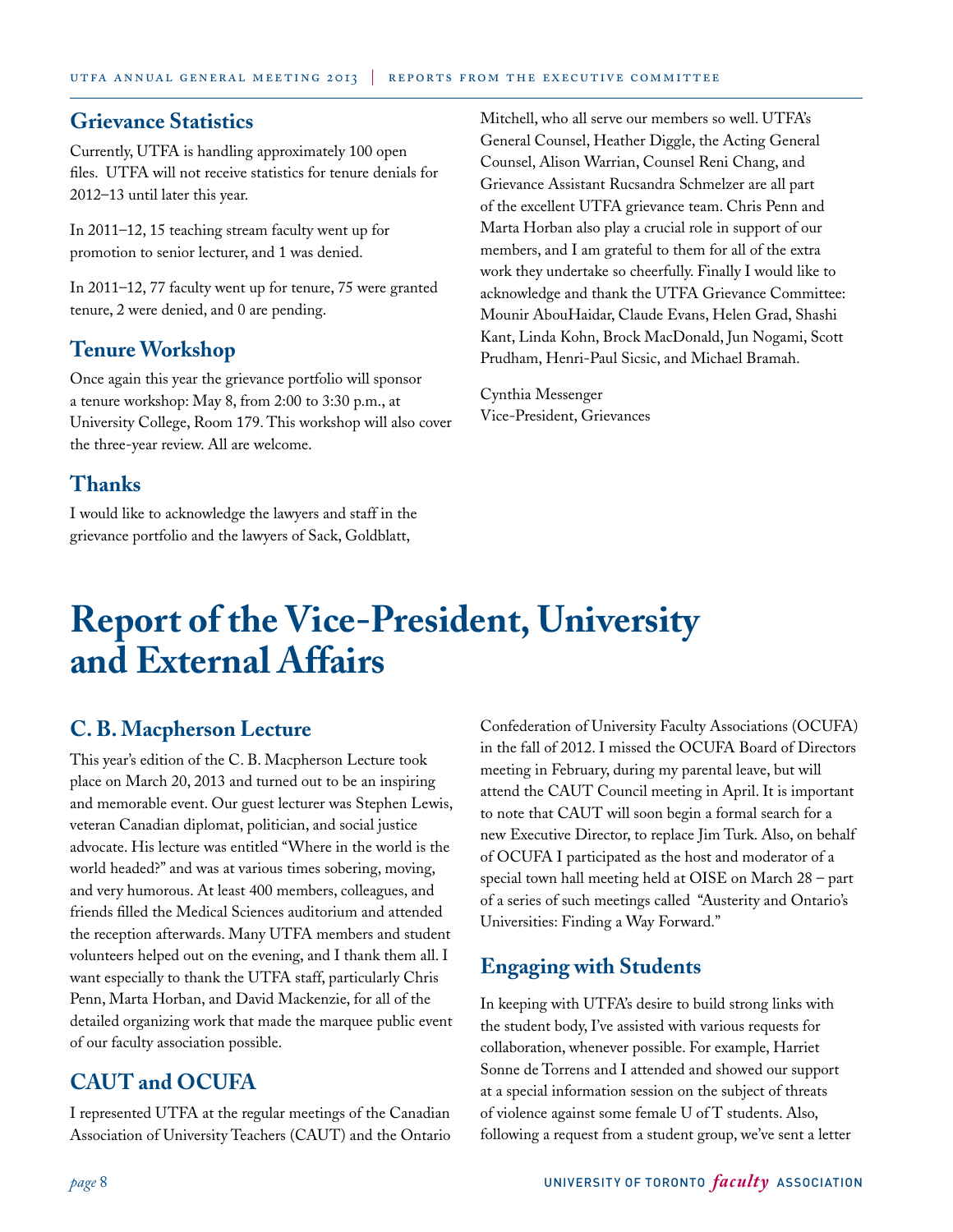to the City of Toronto requesting safer cycling infrastructures around the St. George campus.

## **Awards**

I am delighted to present the UTFA Undergraduate Tuition Award to **Johnny Huang** and the Al Miller Memorial Award to **Mathilde Savard-Corbeil**. It was extremely difficult to identify a single winner in each category. I will discuss the possibility of UTFA increasing its student support in the future with my Executive colleagues.

Also note that CAUT and OCUFA offer many awards for faculty and librarians deserving of special recognition (see (<http://www.caut.ca/pages.asp?page=322>and [http://ocufa.](http://ocufa.on.ca/ocufa-awards/) [on.ca/ocufa-awards/\)](http://ocufa.on.ca/ocufa-awards/). Please do not hesitate to contact us if you need assistance or advice on how to nominate an outstanding colleague for an appropriate honour.

# **Report of the Treasurer**

UTFA is in good financial health. We have concluded the last fiscal year with an operational surplus of approximately \$289,000 and our reserve fund investments have held steady at \$2.4 million. The surplus in operations is due to a combination of prudent fiscal management as well as a quiet year in negotiations, which has contributed to several budgeted expenses not being realized.

The investments in the reserve fund continue to be overseen by the Financial Advisory Committee, consisting of George Luste, Laurence Booth, Louis Florence, and myself. We have met twice this fiscal year to review the investments of the fund and to discuss policies required to administer a reserve the size of ours. The reserve continues to be invested in cashable GICs and ETFs replicating the performance of equity and fixed income markets. We believe that the investment vehicles chosen represent a relatively low and well-diversified risk profile appropriate for the purposes of UTFA.

This first year as treasurer has been an excellent learning experience, and I am grateful to the staff at the UTFA

## **The U&EA Committee**

## **Special thanks to Linda Kohn, Reid Locklin, Jody MacDonald, Victor Ostapchuk, and Kent Weaver** for their invaluable support and contributions. The committee made decisions on the student awards, engaged in university governance processes, and provided vital assistance with the C.B. Macpherson Lecture. As chair, I

deeply appreciate their participation and guidance.

# **The UTFA Office Staff**

Chris Penn, Marta Horban, and David Mackenzie have been very helpful and were particularly supportive while I was away on parental leave.

Luc Tremblay Vice-President, University and External Affairs

offices, particularly Marta Horban, Chris Penn, and Lyze Dowden (our former bookkeeper who, fortunately, was still with us for the successful completion of our fiscal year end).

I also wish to specifically thank my predecessor Dennis Patrick, who so ably steered UTFA's finances for seven years. Dennis's work in establishing sound financial policies and transparency makes the job of the treasurer that much easier today, and more importantly, has contributed to making UTFA financially viable and more transparent.

Attached to this AGM newsletter, you will find UTFA's audited statements for the fiscal year ending June 30, 2012. Let me thank our audit firm, Cowperthwaite Mehta, for the timely completion of our audit and continued advice throughout the year.

Michael Meth Treasurer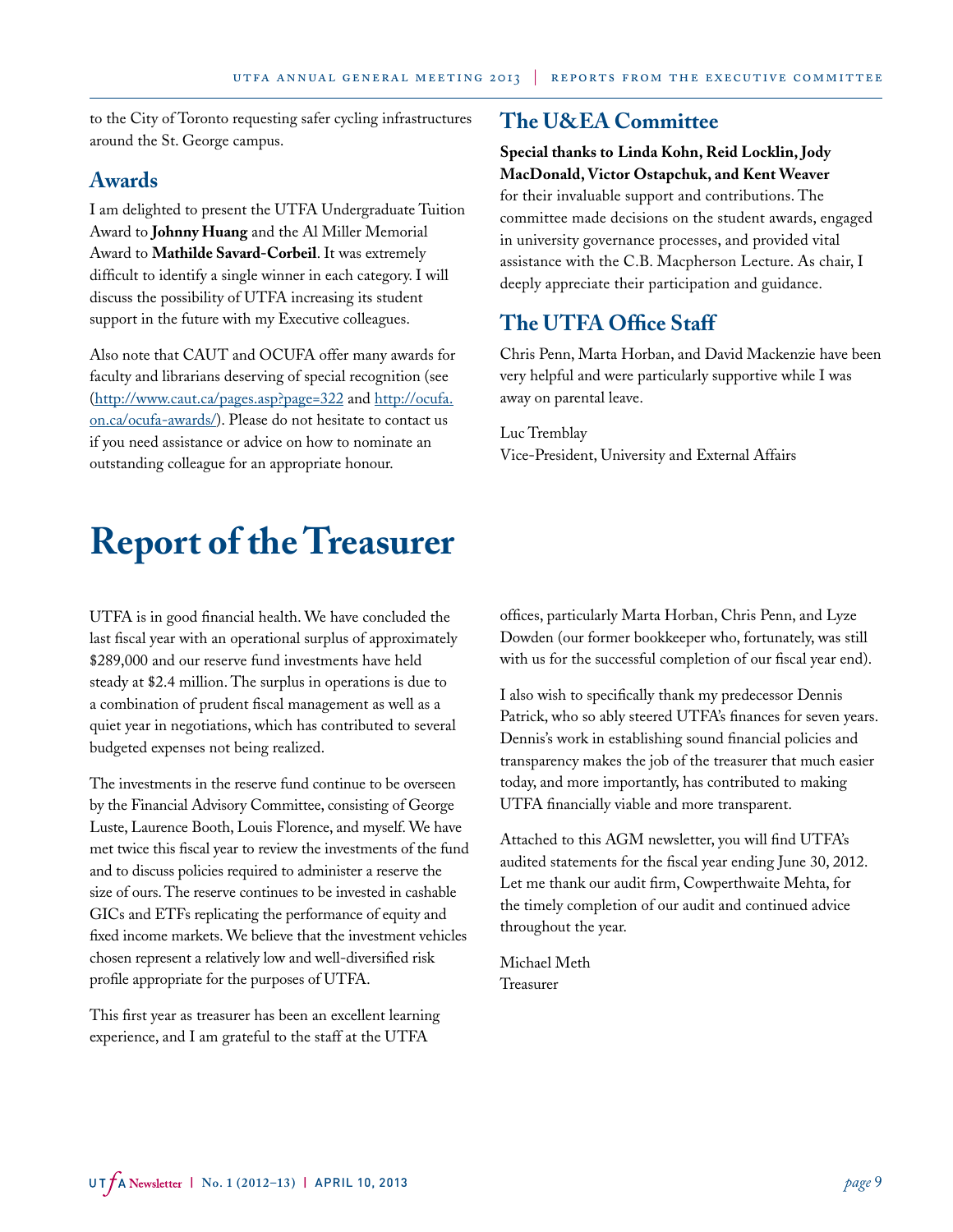# **Report of the Chair of the Equity Committee**

Over the past year, UTFA's Equity Committee focused on meeting the needs of our diverse membership in relation to concerns such as those named in the Ontario Human Rights Code, including disability and accessibility, gender, race, culture, ethnicity, Aboriginal status, sexual and gender orientation, age, and family status.

# **Accessibility**

UTFA's commitment to meeting the accessibility needs, as best we can, for our members with a disability was approved by Council in 2012. A new policy, the *Accessible Member Service Plan*, was developed in compliance with the provincial *Accessibility for Ontarians with Disabilities Act* (AODA) governing the removal of barriers to participation by individuals with disabilities. Disabilities can be of different severity, visible (such as physical) or non-visible (such as mental health), and have effects that are short or long term. Mental health and musculoskeletal concerns are the leading reasons for accommodation requests by faculty, as identified by U of T's Health and Well-being Programs and Services.

# **Gender**

The Chair is a member of CAUT's Women Academic Staff Working Group, whose broad mandate is to advance the diverse interests of women academic staff in universities and colleges across Canada. In the past year the Working Group has discussed the need for more effective mentoring both for newly appointed women faculty and for those moving to full professor; the impact of disability and gender; and concerns with the negative effect of traditional approaches to understanding academic freedom. Members of the Working Group and other equity-focused committees have called on CAUT to hire a staff person dedicated to addressing equity in a coordinated and consistent manner.

In January 2013, OCUFA's Status of Women Committee released a preliminary report, *Echoes of the Past, Vision of the Future: Transforming social cultures and structures for Ontario's women faculty and librarians*, that concluded that "much more needs to be done to promote gender equity in universities." Many of its findings resonate with the experiences of women faculty and librarians at U of T. It notes that "women academics continue to struggle to achieve substantive equality in the workplace, both in terms of the overall statistical profile … and in terms of lived experience." In particular it

identifies failure to meet expectations of a particular model of academic success resulting in inequitable treatment for women and other equity seeking groups; and the lack of effective support structures or processes particularly in relation to mentoring, stress, parental leave, harassment (including sexual harassment), salaries, and tenure and promotion. The abovementioned issues are not new to women faculty at U of T. We will continue working with our colleagues at the provincial and national levels to highlight these concerns and to develop strategies for change. In particular, the Equity Committee will be hosting informal conversations with women faculty and librarians and the OCUFA group in the late spring, and I am coordinating the collection of policy documents related to gender at universities across the country for the CAUT Working Group. More locally, the joint Administration/ UTFA working group established to discuss issues of tricampus salary inequality, including gender, is ongoing.

The Equity Committee is planning to host a forum in the fall to encourage open discussion of issues related to race, ethnicity and culture. It will explore the intersection of equity concerns and academic freedom and address the misconception that equity and diversity imply the dilution of excellence.

Improving UTFA's communications to members about equity issues has been a priority over the past year. Committee member Roma Kail and I are in the process of developing "answers to questions" most in need of clarification to our members. Priority questions are those that have been raised by members seeking advice in relation to family status and inappropriate and discriminatory comments. If you have a concern related to equity or diversity, or would like one highlighted, please contact me at [guberman@utfa.org](mailto:guberman@utfa.org).

I would like to thank the members of the Equity Committee for their participation: Kathy Bickmore, Roma Kail, Will Kwan, John Ricco, Jesook Song, Scott Prudham, Judith Teichman, Judith Taylor, and Charmaine Williams. Special thanks to Rinaldo Walcott for our continuing conversations. I would also like to express my great appreciation to Cynthia Messenger and Alison Warrian for their insights and expertise, and to UTFA staff Marta Horban, Chris Penn, and David Mackenzie for all of their assistance.

Connie Guberman Chair, Equity Committee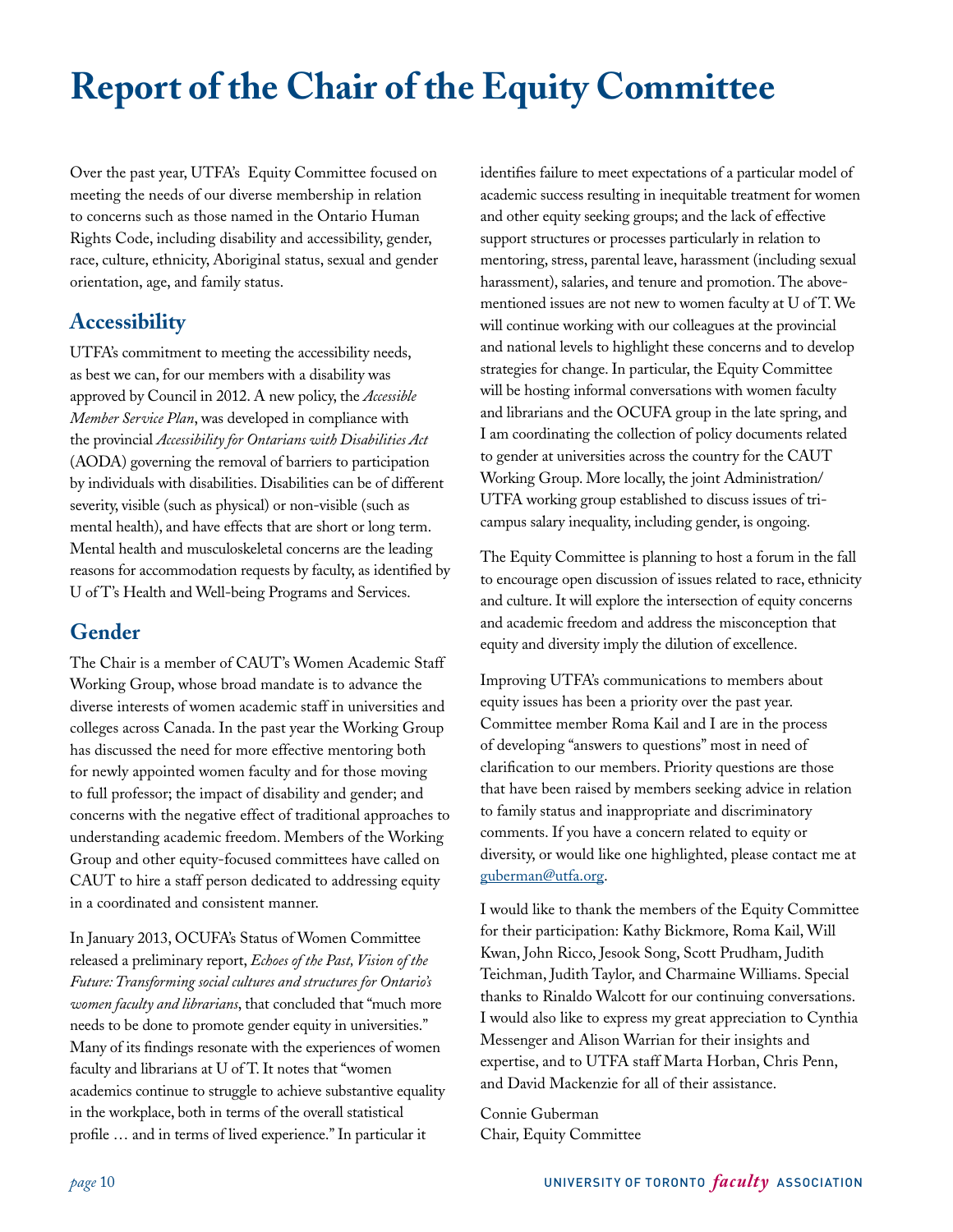# **Report of the Chair of the Librarians Committee**

Three major projects were undertaken by the Librarians Committee in 2012–13. The first continues the ongoing review of the *Policies for Librarians* (written in 1978), which UTFA seeks to update. The second was a joint survey undertaken by the Librarians and Teaching Stream Committees concerning scholarship in our professions. Lastly, the committee was very busy organizing the celebration of academic librarianship on the occasion of the 10th anniversary of the UTFA Librarians Committee (2003–13) held on March 25, 2013.

The University of Toronto has one of the finest library systems in Canada, ranked third in North America. Yet we have only an inadequate and incomplete (unsigned) set of appointments policies for librarians. The Chair presented information about the dated policies concerning hiring, appointment, and promotion in the *Policies for Librarians* to the general membership at the April 2012 Annual General Meeting, as well as to the members of the UTFA Appointments Committee and to the Executive and legal counsel in the fall of 2012. Our concerns are widely shared, and on January 17, 2013, UTFA Council passed the following motion:

"The Executive recognizes the serious flaws in the *Policies for Librarians* and strongly supports the development of a new appointments policy for academic librarians at the University of Toronto."

For librarians, as for the teaching stream and tenure stream faculty, the current SJAC negotiations between UTFA and the Administration on the MoA are a pivotal opportunity. Attempts in the past thirty-five years to obtain up-to-date policies concerning our academic appointments and roles in academic planning for faculty and librarians have met with little progress, and are impeded by restrictions on UTFA's bargaining capacity, codified in the MoA since the late 1970s. With the support of UTFA Council and Executive for a new librarians' policy, a sub-group of the Librarians Committee has been meeting to write a draft, in consultation with CAUT, continuing the earlier work of Rea Devakos, the first chair of the Librarians Committee (2003–08).

The second project undertaken by the Librarians Committee was collaborating with the Teaching Stream Committee in November 2012 in a survey on the role of scholarship

and professional creative endeavours within our respective professions and, in the case of librarians, current issues relating to our 10 annual research days. The results affirmed that colleagues view scholarship as a key component of academic librarianship and that there was a need for library administrators to demonstrate support for scholarship. UTFA is committed to a vision of academic librarianship featuring three areas of emphasis: professional practice, service, and research and scholarly contributions (as reflected in the 2011 workload policy).

Our third major project this year has been the celebration of the 10<sup>th</sup> anniversary of the Librarians Committee (2003-13). "The Search for Librarians' Power," a special event held on March 25, 2013 at the University of Toronto Faculty Club, featured the following speakers: David Naylor, Larry Alford, Cynthia Messenger, Ken Lavin, Larry Alford, Scott Prudham, and keynote speaker Peter Russell. It was followed by a panel discussion with representatives from OCUFA and CAUT, plus Rea Devakos (the first chair of the Librarians Committee), and Scott Prudham. The event showcased the scholarship of librarians over the years and presented a pictorial history of our librarians and libraries. The celebration concluded with a performance of Middle Eastern music by Suzanne Meyers Sawa, a member of the Librarians Committee and Librarian at the Music Library, and George Dimitri Sawa.

The Librarians Committee increased to twenty members this year, including representation from the teaching stream and retirees (see the list of members at the end of this report). In addition, Michael Meth, Librarian and Director of Information Resources and Services at OISE Library was appointed to the position of UTFA Treasurer; Jeff Newman, College Librarian at New College accepted the position of Speaker at Council; and Harriet Sonne de Torrens is a member of the Special Joint Advisory Committee to review the MoA.

Representing librarians at our three campuses on UTFA Council are Victoria Skelton, Sarah Fedko, and Shelley Hawrychuk. Librarian Emeritus Robin Healey represents retired members on the Council. Sarah Fedko was on UTFA's 2013 Nominating Committee. She also serves with Shelly Hawrychuk and Robin Healey on the Advisory Committee on the University of Toronto Library System – a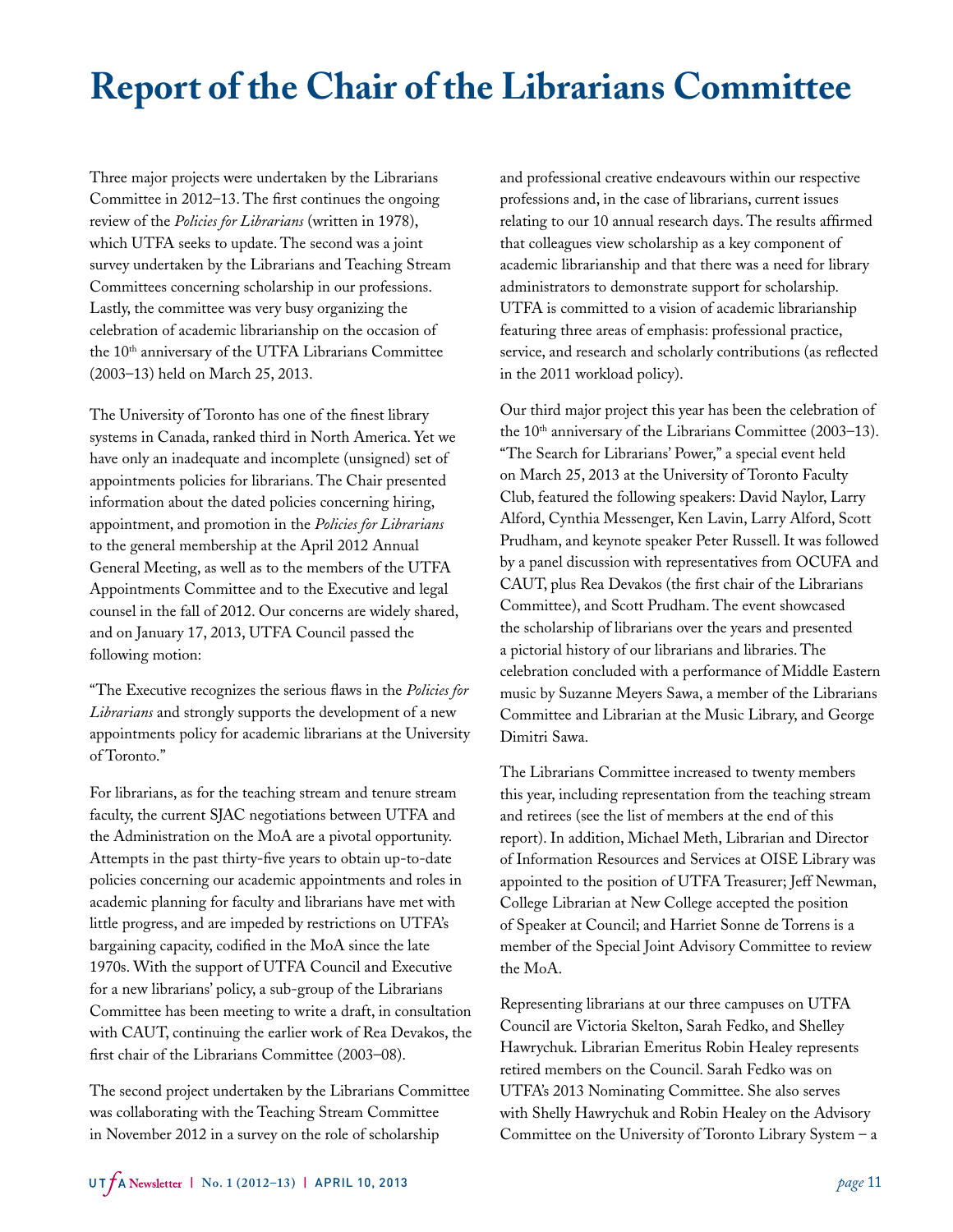long-standing arrangement that dates back to the existence of the Librarians Association of the University of Toronto. Victoria Skelton was on the 2011–12 negotiating team and Kent Weaver served on the 2012 Nominating Committee. Representatives on the Joint Librarian/Administration Committee were Jeff Newman, Harriet Sonne de Torrens, Suzanne Meyers Sawa, and Judith Teichman, Professor of Political Science and International Development Studies at UTSC.

The U of T Academic Librarians Blog continues to be active and has helped to promote greater awareness about current issues facing academic librarians in Canada at [http://](http://utlibrarians.wordpress.com/) [utlibrarians.wordpress.com/](http://utlibrarians.wordpress.com/) .

Members of the Librarians Committee this past year were: Sarah Fedko (UTSC Library), Marcel Fortin (Map and

Data Library), Shelley Hawrychuk (UTM Library), Robin Healey (Librarian Emeritus), Sheril Hook (UTM Library), Brock MacDonald (teaching stream), Loryl MacDonald (University Archivist), Noel McFerran ( John M. Kelley Library), Michael Meth (OISE Library), Jeff Newman (New College Library), Effie Patelos (Architecture, Landscape and Design Library), Fabiano Rocha (East Asian Library), Christina Santolin (Robarts Library), Suzanne Meyers Sawa (Music Library), Lisa Sherlock (E.J.Pratt Library), Andrea Shier (Criminology Information Service Library), Victoria Skelton (Industrial Relations and Human Resources Library), Harriet Sonne de Torrens (Visual Resource Library, UTM), Michelle Spence (Engineering and Computer Science Library), and Kent Weaver (Robarts Library).

Harriet Sonne de Torrens Chair, Librarians Committee

# **Report of the Chair of the Membership Committee**

This year the work of UTFA's Membership Committee has revolved primarily around supporting our joint initiative with the Administration to renew and modernize the Memorandum of Agreement. UTFA's positions in this process are only as strong and effective as our membership is informed and involved. Thus outreach efforts that have now become routine to the everyday business of the Association – focus groups, participation in unit faculty meetings, meeting new hires – have assumed a heightened significance this year. As always, we are committed to hearing the range of perspectives from our members across disciplines, academic appointments, and the three campuses.

Since the beginning of our internal SJAC consultations at the end of November, we've held 26 focus groups, in a wide variety of departments and units. They include: three meetings each at OISE and Victoria College; five meetings with librarians on all three campuses; and meetings with Spanish/Portuguese/Italian/and Slavic languages; University College; Institute of Women and Gender Studies; Geography and Sociology at UTSC; Forestry; Historical and Cultural Studies at UTSC; Cell and Systems Biology; science departments at UTM; English; Computer Sciences; Pharmacy; History; Fine Art; and others.

Our outreach capacity has hinged on participation and support from members of the Membership Committee, Executive Committee and Council. Over a dozen volunteers met on November 1, 2012 to constitute an outreach team available for leading focus group discussions. This team has worked with members of Council who have taken the initiative to coordinate discussions in their constituencies. Many of them have also helped us refine our messages and develop fresh articulations of the imperative for a strong faculty/librarian voice in University governance.

As February's survey also revealed, our consultations find widespread support for expanding UTFA's capacity to bargain the terms and conditions of our employment, and to play a role in the procedural aspects of academic planning. We have also encountered some unsolicited support for certification, and impatience with UTFA's chosen path of working for fundamental change through our established framework. Many other issues have come up in our consultations including: appointments policies for librarians; academic restructuring at OISE; inconsistent application of the workload policy; concerns about online teaching evaluations; uncertainty about PTR decisions; copyright and fair dealing issues; the challenge of corporate philanthropy; and the nature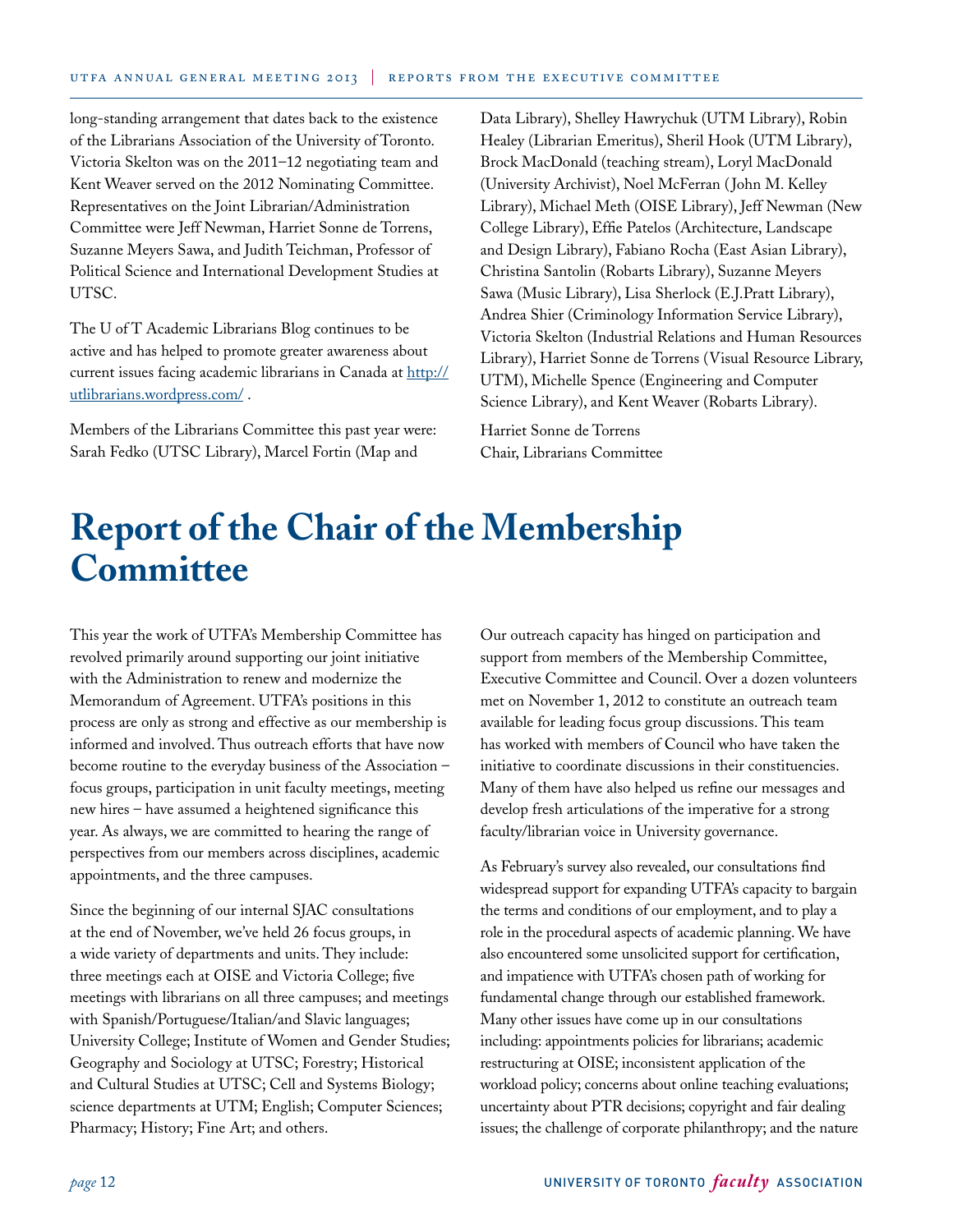and transparency of UTFA's internal governance. Overall, there is growing awareness of the need to ensure a fair process for deliberating the substantive issues – one that specifically secures rights to conflict resolution and good faith bargaining.

UTFA's Membership Committee hosted a special forum on October 11, 2012 called "Who makes decisions for the University?" The event emerged directly out of last year's consultations, which revealed an appetite for a more academic focus to some of UTFA's events. The forum featured a distinguished panel of presenters on the broad themes of "Power, Governance and the Future of Academia," led by Randy Martin, professor of Art and Public Policy at the Tisch School of the Arts, at New York University. Professor Martin is a recognized expert in questions of university governance, and the author of *Under New Management: Universities, Administrative Labor, and the Professional Turn.* Other presenters included Professor Glen Jones, Ontario Research Chair on Post-Secondary Policy and Evaluation at OISE, and Peter Simpson, Assistant Executive Director of CAUT.

Once again, members of Council showed strong support for this event, assisting with communication and promotion. The auditorium was packed and the feedback from members who attended has all been positive. Both Glen Jones and Peter Simpson have since been consulted by UTFA's team

on the Special Joint Advisory Committee, to ensure that the research communicated at the forum informs our positions in negotiations with the Administration on the MoA.

Finally, I'd like to note that at the end of the academic year I will be stepping down from the position of Chair of the Membership Committee, which I have held for three years. In doing so I would like to thank Scott Prudham for his consistent support and vision on matters of member outreach and engagement. Council members have responded with vigorous and creative communications with their constituencies, and I am grateful for the initiative and momentum that will undoubtedly grow in the months to come. I want to thank everyone on the Membership Committee, especially those who have helped organize and lead focus groups, and a special thank you to Judith Taylor for helping out while I was away. Thanks also to the UTFA staff, especially David Mackenzie and Chris Penn, for their coordinating and assistance. Finally, it has been a privilege and honour to travel the breadth of this great university and glimpse the dedication and commitment of our faculty and librarians. I return to full-time service in Geography and Planning freshly inspired by these encounters with respected colleagues.

Katharine Rankin Chair, Membership Committee

# **Report of the Chair of the Teaching Stream Committee**

Continuing from 2011–12, four major issues involving the teaching stream have been the focus of our attention this year: implementation of unit-level workload policies, the new online teaching evaluations, support for teaching stream faculty's research and scholarship, and the SJAC subcommittee negotiating the creation of a new faculty stream.

## **Workload**

Members will recall that preparation of unit workload policies under the Workload Policy and Procedures for Faculty and Librarians (WLPP) last year involved problems for many teaching stream faculty. In some units, teaching

stream faculty were not invited to participate on workload committees and so had minimal opportunity to contribute to policy development; in others, policies were approved that effectively reinforced long-standing inequities in teaching stream faculty workloads. Finally, some problems were not peculiar to the teaching stream but were issues for all faculty, e.g., local policies that omitted such important aspects of workload as availability of TA support.

Delays in the completion and higher-level approval of many units' workload policies have somewhat slowed down our ability to follow up on these issues. The Administration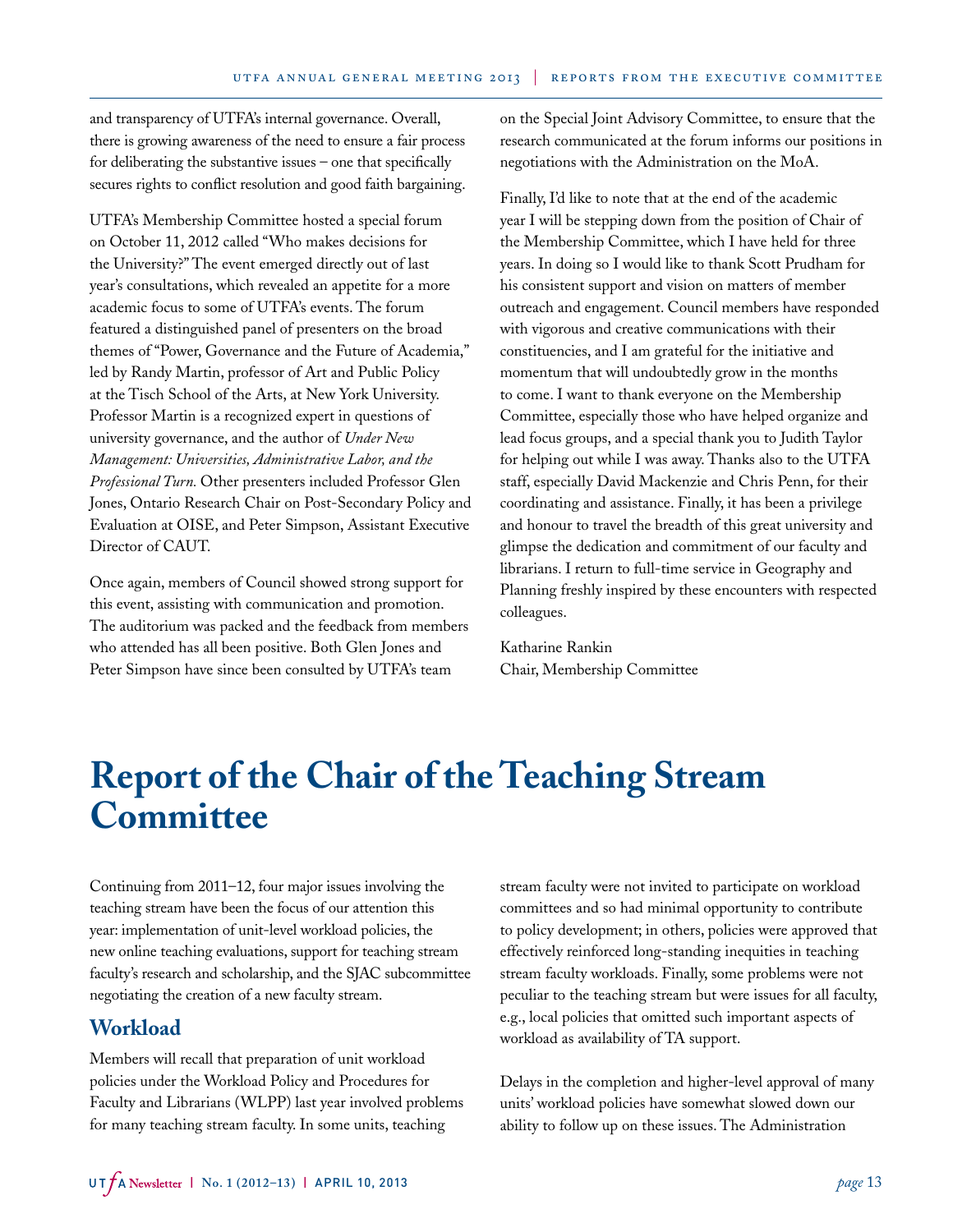supplied us with a complete set of all the approved policies in the fall, and we have since reviewed them with the help of UTFA's lawyers. Given the large number of policies that violate either the letter or the spirit of the WLPP, we are exploring options for a single, comprehensive response, rather than tackling the problems unit by unit. We'll keep members informed on this in the year to come.

## **Online Teaching Evaluations**

The Administration's phasing-in of online teaching evaluations has continued this year, and seems to have involved a number of technical complications. We have not yet been given access to all the data from the pilot phase of the evaluations last year, nor do we yet have access to this year's data, apart from very general institution-wide statistics that do not tell us very much. Many individual members have reported significant drops in the number of evaluations completed in their courses, one of the potential problems about which we have been concerned since the beginning of this initiative. We will continue to press for the agreed-upon complete disclosure of online evaluation data, so that we can properly assess the impact of the new forms on all our members.

# **Support for Teaching Stream Research and Scholarship**

Thanks to many members' input, we have become increasingly aware of inequities in the support given by many units to teaching stream faculty's research and scholarship activities. UTFA has previously fought an association grievance related to this issue, specifically to ensure that teaching stream members' research and scholarship would be given appropriate weight in PTR decisions. Unfortunately, this continues to be an issue.

This year we collaborated with our Librarian colleagues on a survey to gather more information on this matter, both in itself and in relation to workload issues in general, which are closely related. Roughly 33 per cent of teaching stream faculty participated in the survey. Among the results:

- 78% reported pressure to teach in all three terms.
- 72% have no time to do research or scholarship between September and April.
- 76% can only do research or scholarship during the Summer term.
- Fewer than half of respondents believed their research

or scholarship (whether it be research in their discipline, scholarship of teaching and learning, or creative/professional practice) was given proper credit in PTR and promotion reviews; roughly onethird of the remainder reported uncertainty on this question.

• 89% reported being "actively discouraged" from seeking research funding by their unit heads.

These results indicate the scope and severity of the problems our members face in this area.

## **New Stream Negotiations**

Under the terms of the Special Joint Advisory Committee on the Memorandum of Agreement agreed to by the Administration and UTFA in 2012, a subcommittee has been created to discuss the formation of a new stream, encompassing the current teaching stream and professionals whose teaching is based on expertise in practice. UTFA's subcommittee members are Cynthia Messenger (Chair), Connie Guberman, Jun Nogami, and me. The basic negotiating positions for the committee were approved at the March 20, 2013 Council meeting; our first meeting with the Administration took place on April 1<sup>st</sup>; and further meetings have been scheduled through May. As well as providing proper appointments for the professionals who will come under the terms of the new stream, our goal is to achieve substantial improvements for the existing teaching stream in areas such as title, hiring, review, and promotion processes, security, and support for research and scholarship. Consistent with U of T's stature as a research intensive institution, UTFA will be seeking agreement on a vision of the new faculty stream that is teaching intensive, not teaching only, in part to facilitate synergies between teaching and scholarly (including creative and professional) activities. In turn, our emphasis on security is underpinned by a commitment to ensuring academic freedom in teaching as well as in research, creative, and professional work for colleagues who hold these appointments.

The new stream negotiation is an encouraging and exciting development, the outcome of a long process of preparation and preliminary discussion that began with the formation of a working group to explore the possibility of a new stream following the 2009 SBP negotiations. Special thanks are owed to Cynthia Messenger, who has been involved in this process from the start and whose perseverance has played a major role in bringing it to this point.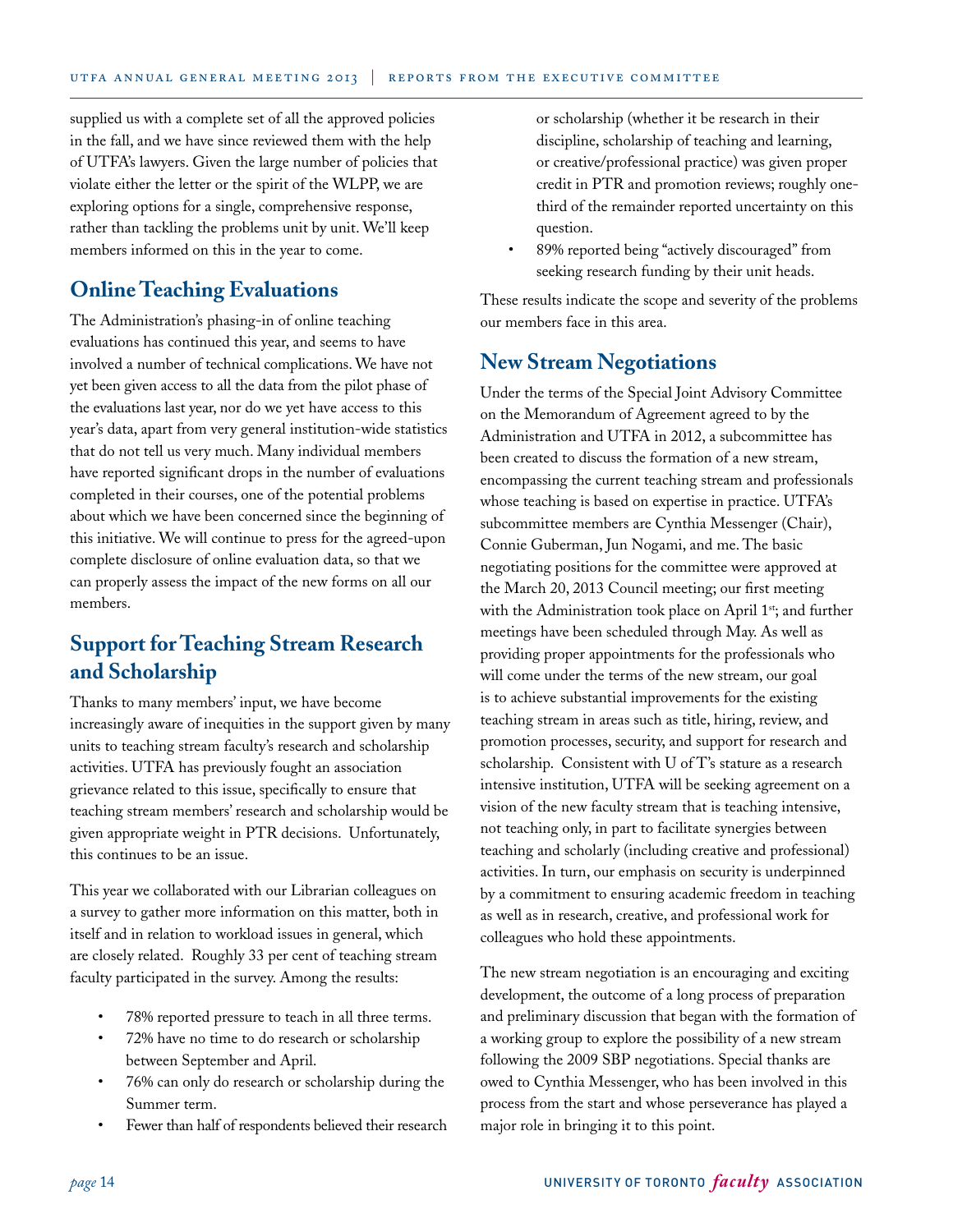## **Promotion to Senior Lecturer Workshop**

UTFA will be presenting a workshop to assist teaching stream faculty members preparing for the promotion process. It will be held on May 2nd in Room BL205 in the Claude Bissell Building, 140 St. George Street, from 9:30 a.m. to 1:30 p.m. All members of UTFA's teaching stream are welcome to attend. To register, please email [faculty@utfa.org](mailto:faculty@utfa.org) before April 25, 2013.

## **Thanks**

In conclusion, I want to express my appreciation to all the members of the Teaching Stream Committee this year:

Matthew Allen, Don Boyes, Jim Clarke, Shadi Dalili, Alistair Dias, Tyler Evans-Tokaryk, Connie Guberman, Kevin Komisaruk, Donna Losell, Jody MacDonald, Cynthia Messenger, Suzanne Meyers Sawa, Geeta Paray-Clarke, Judith Poë, Margaret Procter, Bart Testa, and Terezia Zoric.

W. Brock MacDonald Chair, Teaching Stream Committee

# **Report of a Member-at-Large**

In my first year as an UTFA Executive Committee Memberat-Large I have built a portfolio based on my experience as a research scientist and educator of undergraduates and graduate students at UTM. With Judith Teichman, Reni Chang, and Scott Prudham I have served for a year and continue to serve on the Tri-Campus Salary Working Group. Our objective, along with a team representing the Administration, is to apply appropriate statistical models to salary distributions across a host of filtering variables including campus, department, faculty, gender, and rank. Another project has been Campus Governance, arising as a result of changes in the terms of reference for UTM and UTSC Councils and subsidiary committees – and now for Governing Council and its committees. From June through December, 2012, with UTFA colleagues Judith Poë, Harriet Sonne de Torrens, and Connie Guberman, I was part of a coalition representing Student Unions across the three campuses, CUPE, and the Steelworkers. Working with Governing Council, we achieved improved representation and built a foundation for future cooperation. Working with leaders of student government has been a welcome new experience at the University; I represented UTFA on the panel at the UTMSU Town Hall on Education (in response to Glen Murray's PSE White Paper, September 26, 2012) and the dialogue continues on other issues.

On behalf of UTFA, I hosted Scott Prudham at an information session associated with a regular faculty meeting of the UTM Biology Department as well as hosting an

UTFA focus group on February 6, 2013, attended by UTFA members from the Departments of Psychology, Chemistry, Geography and Biology. I serve on four UTFA committees: Membership, Appointments, Grievance, and University Affairs.

Looking forward, I am a member of the SJAC subcommittee on Tenure and Promotions that has been preparing for meetings starting in April with the representatives of the Administration. I have been elected to the Academic Board for a two-year term commencing in the fall of 2013. Locally, I am developing a new course for top first-year science students at UTM and I intend to closely follow developments from the province regarding post-secondary education. I also intend to find avenues of effective expression to contest federal policies on the funding agencies and on communication by government scientists that are diminishing Canada's capacity for creative research, academic freedom, and our stature as a democracy.

Linda Kohn Member-at-Large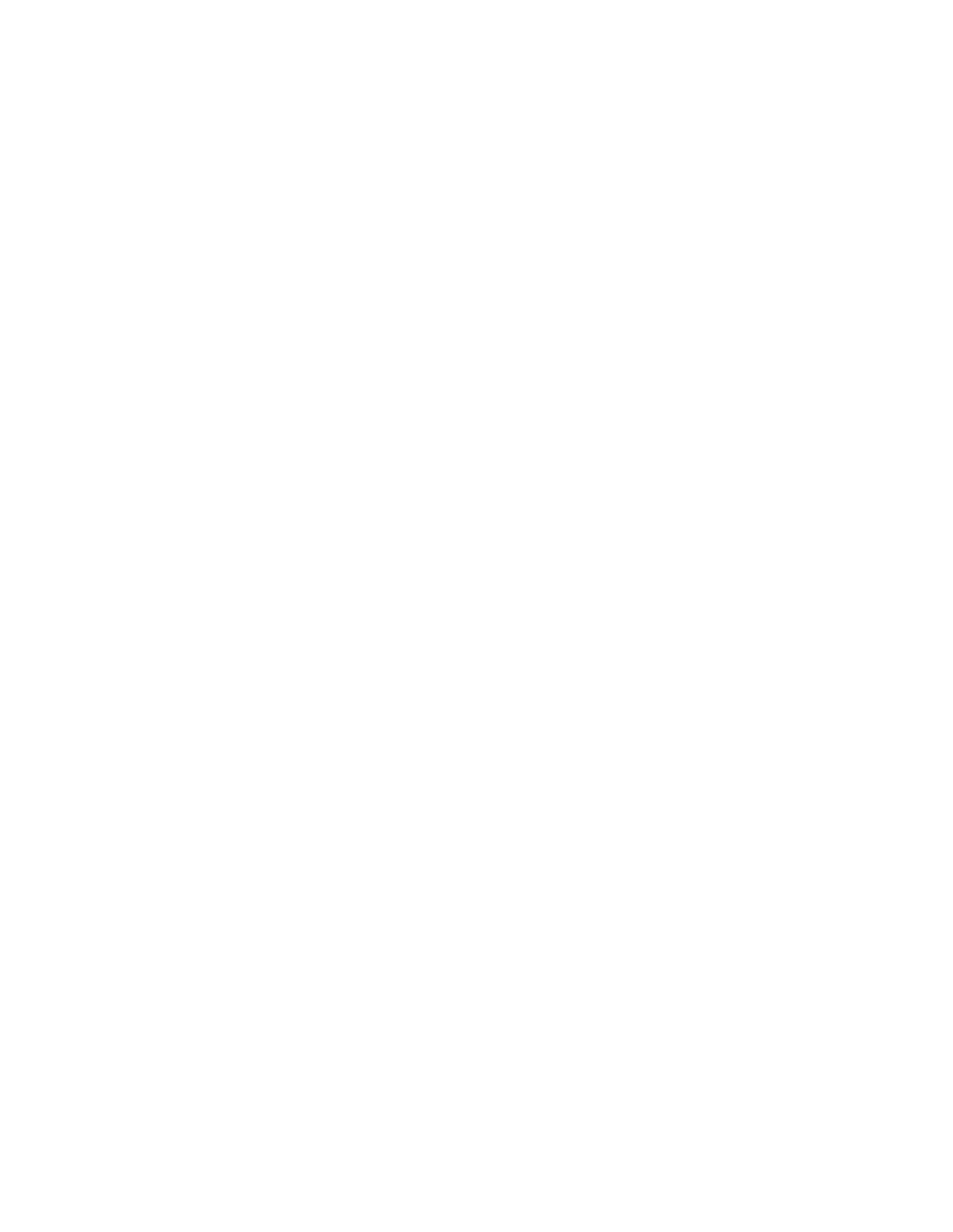**FINANCIAL STATEMENTS**

**JUNE 30, 2012**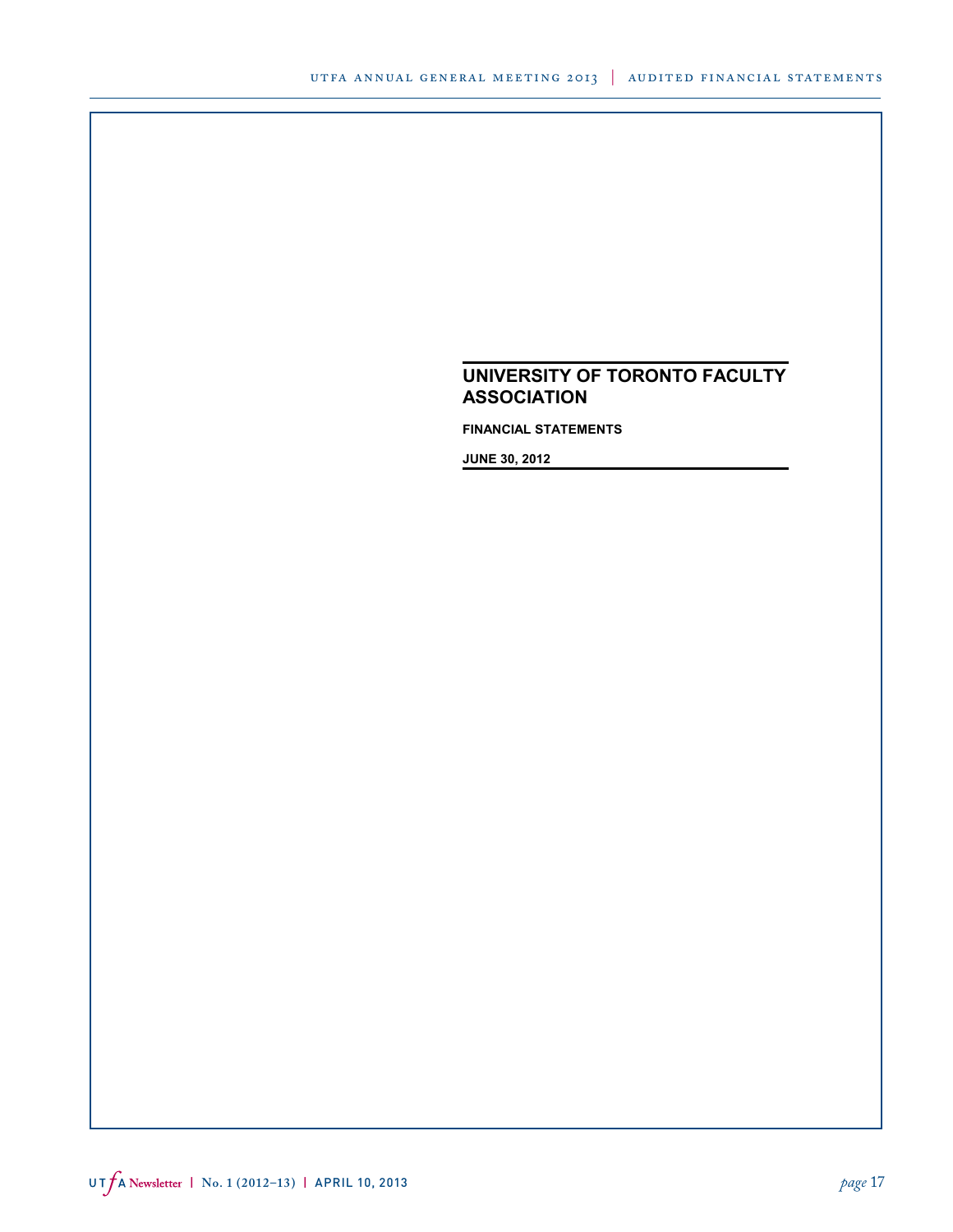# Cowperthwaite Mehta

C H A R T E R E D A C C O U N T A N T S

#### **INDEPENDENT AUDITOR'S REPORT**

To the Members, University of Toronto Faculty Association:

#### **Report on the Financial Statements**

We have audited the accompanying financial statements of the University of Toronto Faculty Association, which comprise the balance sheet as at June 30, 2012 and the statements of changes in fund balances, operations and cash flows for the year then ended, and a summary of significant accounting policies and other explanatory information.

#### *Management's Responsibility for the Financial Statements*

Management is responsible for the preparation and fair presentation of these financial statements in accordance with Canadian generally accepted accounting principles and for such internal control as management determines is necessary to enable the preparation of financial statements that are free from material misstatement, whether due to fraud or error.

#### *Auditor's Responsibility*

Our responsibility is to express an opinion on these financial statements based on our audit. We conducted our audit in accordance with Canadian generally accepted auditing standards. Those standards require that we comply with ethical requirements and plan and perform the audit to obtain reasonable assurance about whether the financial statements are free from material misstatement.

An audit involves performing procedures to obtain audit evidence about the amounts and disclosures in the financial statements. The procedures selected depend on the auditor's judgment, including the assessment of the risks of material misstatement of the financial statements, whether due to fraud or error. In making those risk assessments, the auditor considers internal control relevant to the entity's preparation and fair presentation of the financial statements in order to design audit procedures that are appropriate in the circumstances, but not for the purpose of expressing an opinion on the effectiveness of the entity's internal control. An audit also includes evaluating the appropriateness of accounting policies used and the reasonableness of accounting estimates made by management, as well as evaluating the overall presentation of the financial statements.

We believe that the audit evidence we have obtained is sufficient and appropriate to provide a basis for our qualified audit opinion.

#### *Basis for Qualified Opinion*

In common with many not-for-profit organizations, the organization derives revenue from membership fees, the completeness of which is not susceptible of satisfactory audit verification. Accordingly, verification of this revenue was limited to the amounts recorded in the records of the organization, and we were not able to determine whether any adjustments might be necessary to membership fee revenue, excess of revenue over expenses for the year, assets and fund balances.

#### *Qualified Opinion*

In our opinion, except for the effect of adjustments, if any, which we might have determined to be necessary had we been able to satisfy ourselves concerning the completeness of membership fee revenue, the financial statements present fairly, in all material respects, the financial position of the University of Toronto Faculty Association as at June 30, 2012, and its financial performance and its cash flows for the year then ended in accordance with Canadian generally accepted accounting principles.

Cowperthwaite Mehta

Chartered Accountants Licensed Public Accountants

September 19, 2012 Toronto, Canada

187 Gerrard Street East Toronto Canada M5A 2E5 Telephone 416/323-3200 Facsimile 416/323-9637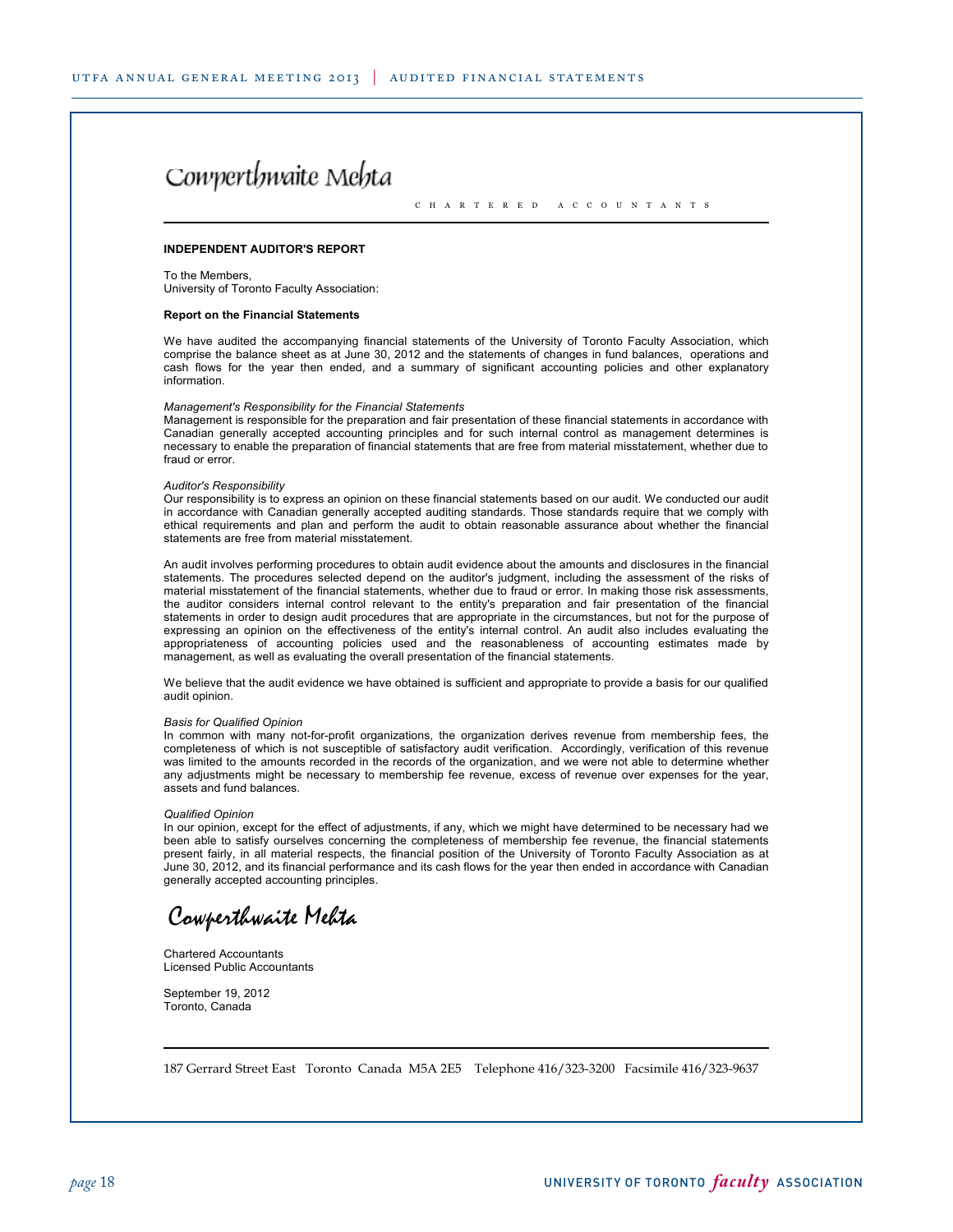| <b>BALANCE SHEET</b>                                                                                                |                                                |                                                         |
|---------------------------------------------------------------------------------------------------------------------|------------------------------------------------|---------------------------------------------------------|
| <b>AS AT JUNE 30, 2012</b>                                                                                          | 2012                                           | 2011                                                    |
| <b>ASSETS</b>                                                                                                       |                                                |                                                         |
| <b>Current assets</b><br>Cash (note 4)<br>Marketable securities (note 5)<br>Accounts receivable<br>Prepaid expenses | \$<br>434,903<br>2,399,526<br>14,032<br>12,010 | $\mathbb{S}$<br>233,422<br>2,407,890<br>13,666<br>9,124 |
| Capital assets (note 6)                                                                                             | 2,860,471<br>28,144                            | 2,664,102<br>59,426                                     |
|                                                                                                                     | \$2,888,615                                    | \$ 2,723,528                                            |
| <b>LIABILITIES AND FUND BALANCES</b>                                                                                |                                                |                                                         |
| <b>Current liabilities</b><br>Accounts payable and accrued liabilities                                              | 150,076<br>\$                                  | 249,066<br>\$                                           |
| Fund balances<br>Invested in capital assets<br>Contingency reserve (note 7)<br>Unrestricted                         | 28,144<br>750,000<br>1,960,395                 | 59,426<br>750,000<br>1,665,036                          |
|                                                                                                                     | 2,738,539                                      | 2,474,462                                               |
|                                                                                                                     | \$2,888,615                                    | <u>\$2,723,528</u>                                      |

Approved on behalf of the UTFA Council:

 $\angle$  ( ) ) ) is the set of  $\angle$ 

see accompanying notes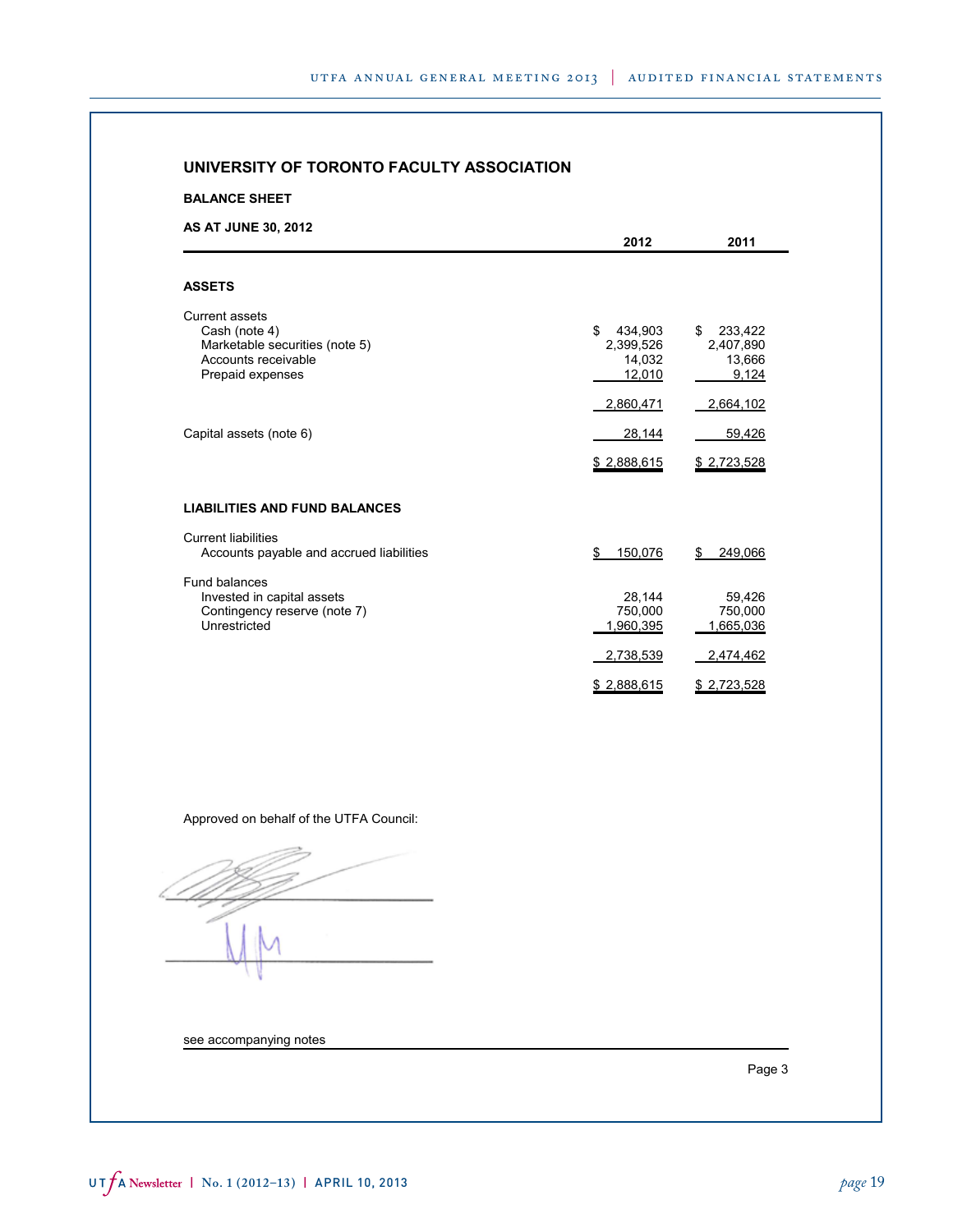#### **STATEMENT OF CHANGES IN FUND BALANCES**

**FOR THE YEAR ENDED JUNE 30, 2012**

|                                                 | Unrestricted    | Invested in<br>capital assets | Contingency<br>reserve<br>(note 7) | Total       | Total       |
|-------------------------------------------------|-----------------|-------------------------------|------------------------------------|-------------|-------------|
| Balance, beginning of year                      | $$1,665,036$ \$ | 59.426                        | 750.000<br>\$                      | \$2,474,462 | \$2,235,439 |
| Excess of revenue over<br>expenses for the year | 264,077         |                               |                                    | 264.077     | 239,023     |
| Amortization                                    | 31,282          | (31, 282)                     |                                    |             |             |
| Balance, end of year                            | 1,960,395       | 28,144                        | 750,000                            | \$2,738,539 | \$2,474,462 |

see accompanying notes

Page 4

**2012 2011**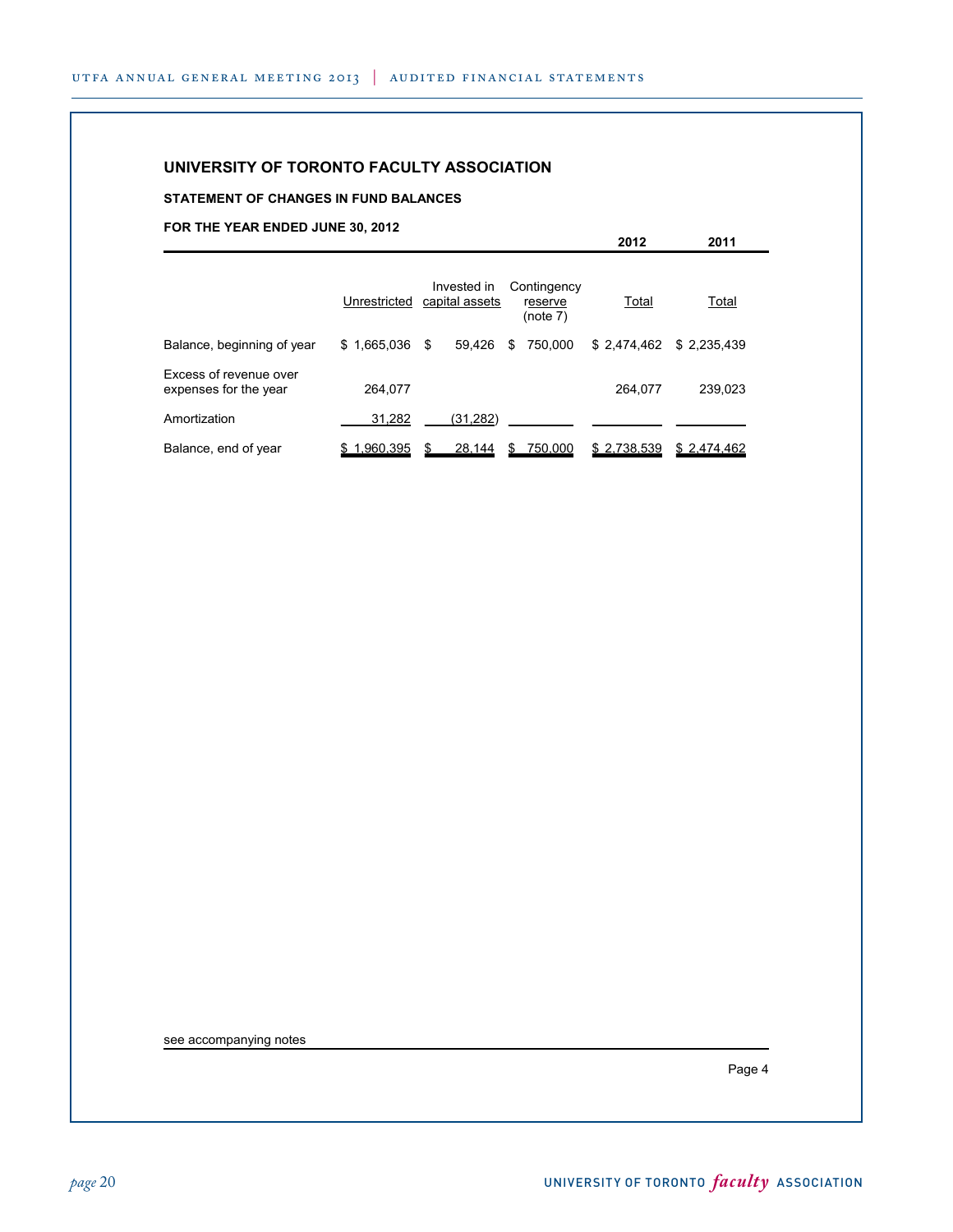#### **STATEMENT OF OPERATIONS**

#### **FOR THE YEAR ENDED JUNE 30, 2012**

|                                                                 | 2012          | 2011          |
|-----------------------------------------------------------------|---------------|---------------|
|                                                                 |               |               |
| <b>REVENUE</b>                                                  |               |               |
| Membership fees (note 8)                                        | \$2,530,086   | \$2,492,309   |
| Operating subsidies (note 9)                                    | 95,258        | 66,393        |
| Investment income (loss)                                        | (6, 725)      | 177,768       |
|                                                                 | 2,618,619     | 2,736,470     |
| <b>EXPENSES</b>                                                 |               |               |
| Staffing and related                                            | 718,175       | 666.901       |
| Legal, audit and consulting                                     | 549.892       | 786,295       |
| CAUT (Canadian Association of University Teachers) fees         | 372,975       | 366,475       |
| OCUFA (Ontario Confederation of University Faculty Assoc.) fees | 320,944       | 312,537       |
| Stipends                                                        | 87,080        | 101,122       |
| Rent                                                            | 88.227        | 59.312        |
| Donations and contributions                                     | 55,200        | 800           |
| Office and general                                              | 33,883        | 34,915        |
| Meetings, conferences and training                              | 33,037        | 38,717        |
| Outreach                                                        | 18.382        | 47,352        |
| Office equipment                                                | 14,952        | 9,297         |
| Committee expenses                                              | 11,488        | 8,442         |
| Insurance                                                       | 8,710         | 8,592         |
| Tuition scholarships                                            | 6.046         | 6,406         |
| Library                                                         | 3,357         | 2.400         |
| Advertising and communications                                  | 912           | 819           |
| Amortization                                                    | 31,282        | 47,065        |
|                                                                 | 2,354,542     | 2,497,447     |
| <b>EXCESS OF REVENUE OVER EXPENSES</b>                          |               |               |
| <b>FOR THE YEAR</b>                                             | 264,077<br>\$ | 239,023<br>\$ |

see accompanying notes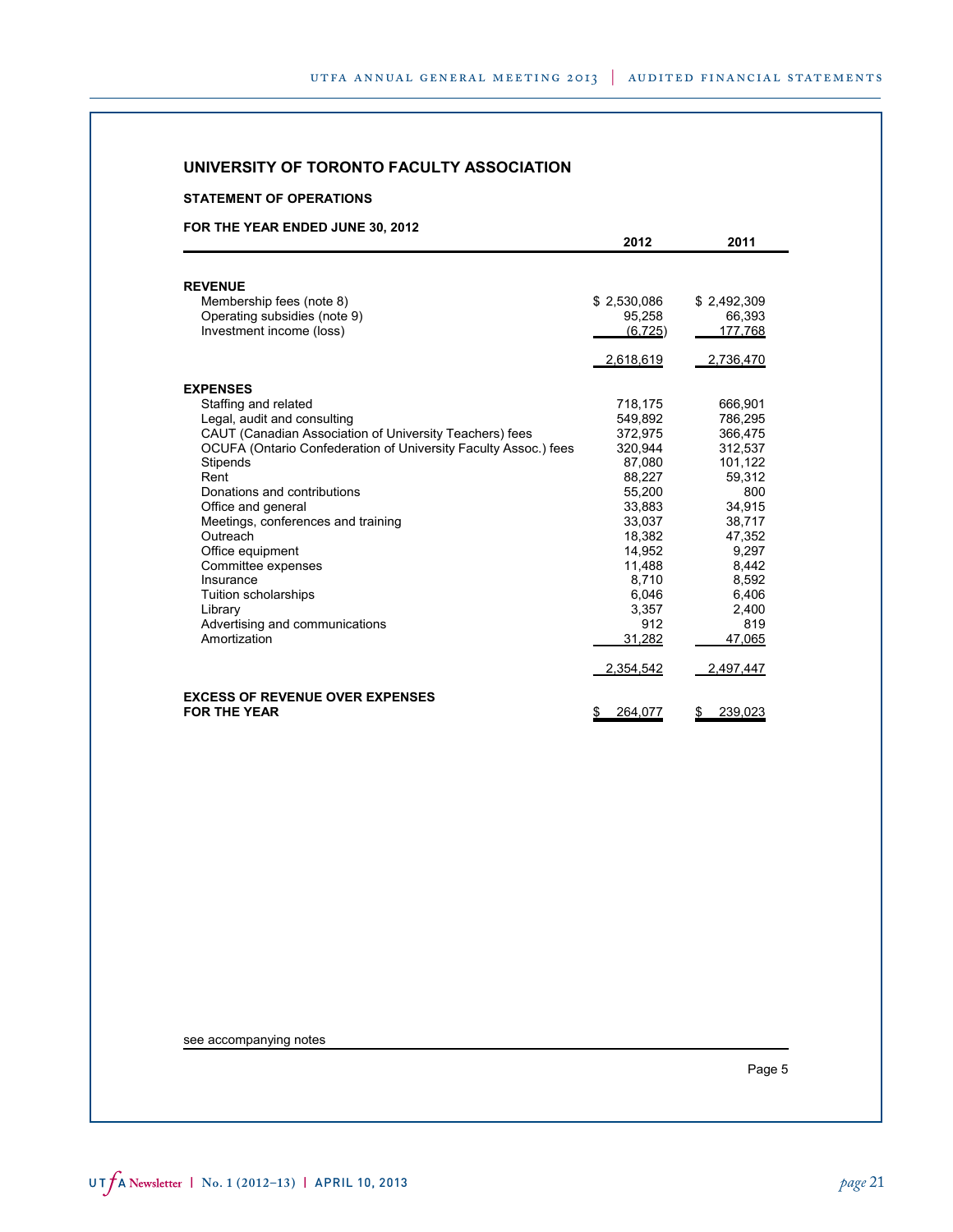#### **STATEMENT OF CASH FLOWS**

#### **FOR THE YEAR ENDED JUNE 30, 2012**

| FOR THE YEAR ENDED JUNE 30, 2012                     |                  |                 |
|------------------------------------------------------|------------------|-----------------|
|                                                      | 2012             | 2011            |
|                                                      |                  |                 |
| <b>OPERATING ACTIVITIES</b>                          |                  |                 |
| Excess of revenue over expenses<br>Non-cash items:   | \$<br>264,077    | \$<br>239,023   |
| Amortization                                         | 31,282           | 47,065          |
| Net change in non-cash working capital items (below) | (102, 242)       | (18, 949)       |
| Cash provided from operations                        | 193,117          | 267,139         |
| <b>INVESTING ACTIVITIES</b>                          |                  |                 |
| Decrease (increase) in marketable securities         | 8,364            | (204, 159)      |
| Purchase of capital assets                           |                  | (33, 134)       |
| Cash provided by (used for) investing activities     | 8,364            | (237, 293)      |
| <b>NET CASH ACTIVITY FOR THE YEAR</b>                | 201,481          | 29,846          |
| <b>CASH, BEGINNING OF YEAR</b>                       | 233,422          | 203,576         |
| <b>CASH, END OF YEAR</b>                             | 434,903          | 233,422         |
| Net change in non-cash working capital items:        |                  |                 |
| Accounts receivable                                  | \$<br>(366)      | \$<br>(1,763)   |
| Prepaid expenses                                     | (2,886)          | (1,816)         |
| Accounts payable                                     | (98, 990)        | (15, 370)       |
|                                                      |                  |                 |
|                                                      | (102, 242)<br>\$ | (18, 949)<br>\$ |

see accompanying notes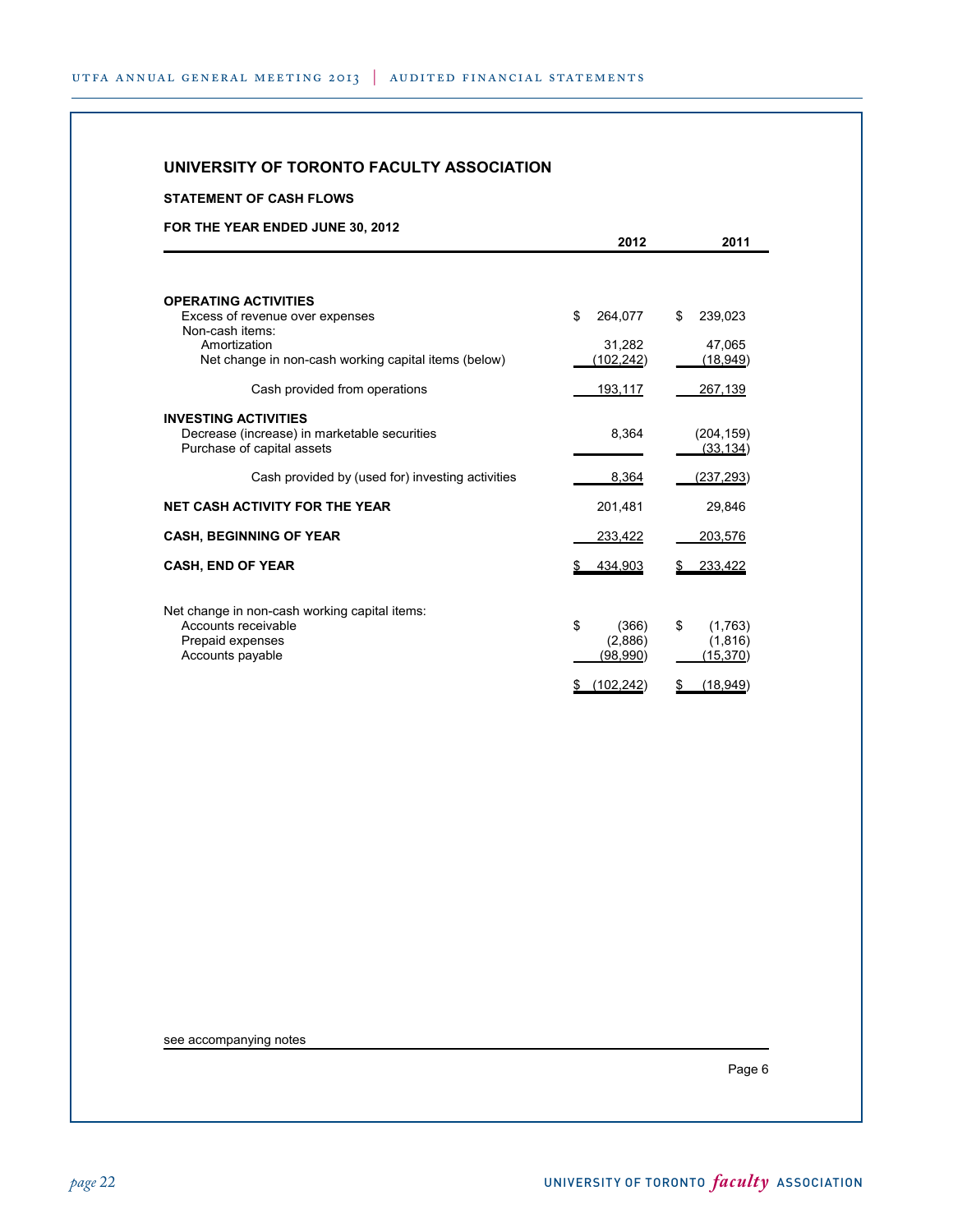**NOTES TO THE FINANCIAL STATEMENTS**

**JUNE 30, 2012**

#### **1. THE FUND**

The University of Toronto Faculty Association (the "Association") is an unincorporated association that was formed in 1940. The purpose of the Association is to promote the welfare of current and retired faculty, librarians and research associates of the University of Toronto, the University of St. Michael's College, the University of Trinity College and Victoria University and generally to advance the interests of teachers, researchers and librarians in Canadian universities.

The affairs of the Association are managed by a Council of about 60 people, who are elected by the membership on a constituency basis for three-year terms.

The Association is exempt from income taxes under section 149(1)(l) of the Income Tax Act.

#### **2. SIGNIFICANT ACCOUNTING POLICIES**

The Association follows accounting principles generally accepted in Canada in preparing its financial statements. The significant accounting policies used are as follows:

#### **Marketable securities held-for-trading**

The Association has classified their marketable securities as "held-for-trading". The marketable securities are recognized at fair value based on market prices. Gains and losses from dispositions and fluctuations in market value are recognized in the statement of operations in the period in which they arise.

#### **Capital assets**

Capital assets are recorded at cost. Amortization is provided on a straight line basis over the assets' estimated useful lives as follows:

| Furniture and equipment | Straight-line over 5 years |
|-------------------------|----------------------------|
| Computer equipment      | Straight-line over 3 years |
| Leasehold improvements  | Straight-line over 5 years |

In the year of acquisition, amortization is charged at one-half the normal rates.

Capital assets are reviewed for impairment whenever events or changes in circumstances indicate that the carrying value of an asset may not be recoverable. Impairment is assessed by comparing the carrying amount of an assets with its expected future net undiscounted cash flows from use together with its residual value (net recoverable value). If such assets are considered impaired, the impairment to be recognized is measured by the amount by which the carrying amount of the assets exceed its fair value. Any impairment results in a write-down of the asset and charge to income during the year.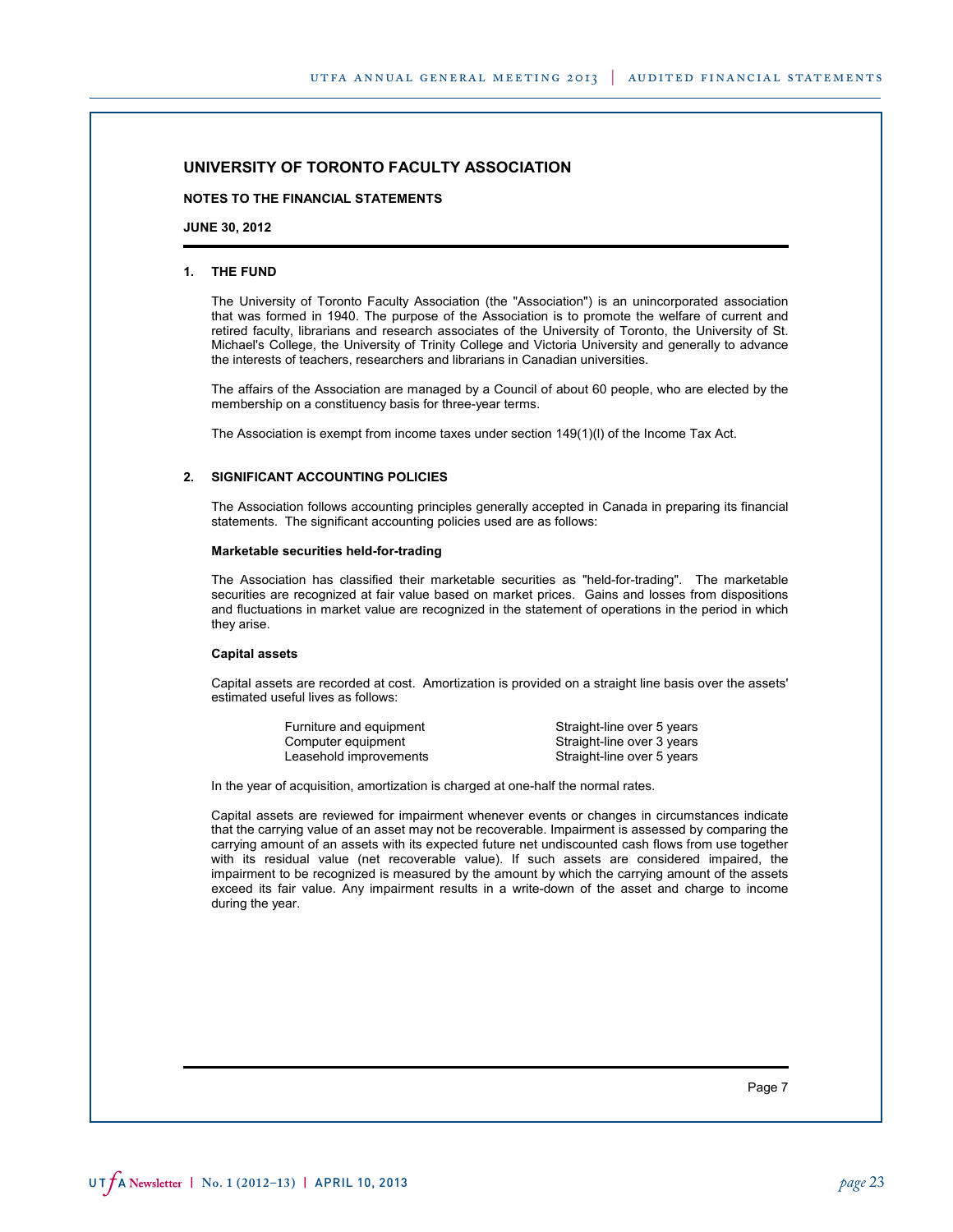#### **NOTES TO THE FINANCIAL STATEMENTS**

**JUNE 30, 2012**

#### **Revenue recognition**

The Association follows the deferral method of accounting for revenue. Membership fee revenue is composed of unrestricted contributions that are recognized as revenue when received or receivable, if the amount to be received is readily determinable and collection is reasonably assured.

Restricted contributions, if any, are recognized as revenue in the year in which the related expenses are incurred. Unspent restricted contributions are reported as deferred revenue on the statement of financial position.

Membership fees are calculated by multiplying a mill rate, as set by the organization, by the member's salary.

Operating subsidies are recognized in the period that the corresponding expense is incurred.

The change in fair value of the marketable securities for the year is included in investment income in the statement of operations. The investment income is composed of realized gains or losses for the year, unrealized gains or losses for the year, and interest and dividend income earned during the year.

#### **Expense recognition**

Expenses are recognized when incurred. The free rent is recorded at its contractual value (note 9).

#### **Use of estimates**

The preparation of the financial statements in conformity with Canadian generally accepted accounting principles requires management to make estimates and assumptions that affect the reported amounts of assets and liabilities at the date of the financial statements and the reported amounts of revenue and expenses during the reporting period. Estimates are used when accounting for certain items such as asset impairments and disclosure of contingent assets and liabilities.

By their nature, these estimates are subject to measurement uncertainty and the effect on the financial statements of changes in such estimates in future periods could be significant.

#### **3. FINANCIAL INSTRUMENTS AND RISKS**

#### **Fair value of financial instruments**

The fair value of cash, accounts receivable, and accounts payable and accrued liabilities is approximately equal to their carrying value due to the short-term maturity of these instruments.

The fair value of marketable securities is approximated by their quoted market value.

#### **Credit and concentration risks**

A concentration of credit risk arises when a group of customers has a common economic characteristic, so their ability to meet their obligations is expected to be affected similarly by changes in economic or other conditions. For the Association, significant concentration of risk is related to the University of Toronto and its affiliated colleges which is the employer of all its members.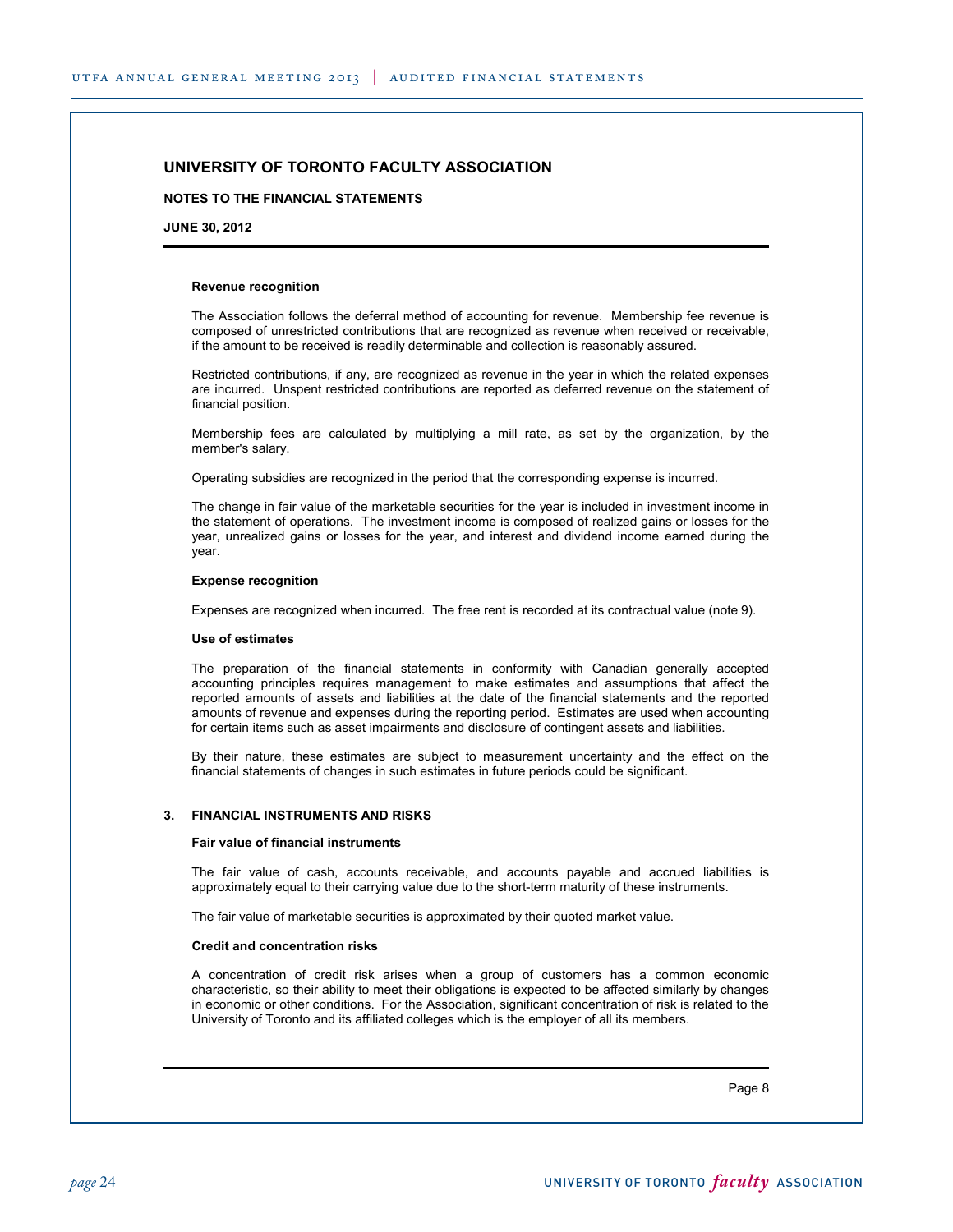#### **NOTES TO THE FINANCIAL STATEMENTS**

**JUNE 30, 2012**

#### **4. CASH**

Cash is composed of:

|                                          | 2012         | 2011       |
|------------------------------------------|--------------|------------|
| Cash in bank                             | 433,568<br>S | 232,492    |
| TD Waterhouse cash balance<br>Petty cash | 1.035<br>300 | 630<br>300 |
|                                          | 434,903      | 233,422    |

#### **5. MARKETABLE SECURITIES**

Marketable securities, which are classified as held-for-trading and are held by TD Waterhouse, are composed of the following, at market value:

|                                                                                                     | 2012                   | 2011                            |
|-----------------------------------------------------------------------------------------------------|------------------------|---------------------------------|
| Canadian common shares and equivalents<br>Canadian short-term notes and equivalents<br>Mutual funds | \$1,637,699<br>761.827 | 301.715<br>750.000<br>1,356,175 |
|                                                                                                     | \$2,399,526            | \$2,407,890                     |

#### **6. CAPITAL ASSETS**

Capital assets, recorded at cost, are as follows:

|                                               | <u>Cost</u>             | Accumulated<br>Amortization | 2012                   |     | 2011             |
|-----------------------------------------------|-------------------------|-----------------------------|------------------------|-----|------------------|
| Furniture and equipment<br>Computer equipment | \$<br>107,821<br>31,090 | \$<br>93,306<br>17,726      | \$<br>14.515<br>13,364 | \$. | 24,699<br>23,728 |
|                                               | 138,911                 | 111,032                     | 27,879                 |     | 48,427           |
| Leasehold improvements                        |                         |                             | 265                    |     | 10,999           |
|                                               |                         |                             | 28,144                 |     | 59,426           |

#### **7. CONTINGENCY RESERVE**

The Association's Council has restricted \$750,000 of its net assets to be held as a reserve for salary, benefits and pension negotiations, major grievances, academic freedom and other contingencies. This internally-restricted amount is not available for other purposes without the approval of the Council.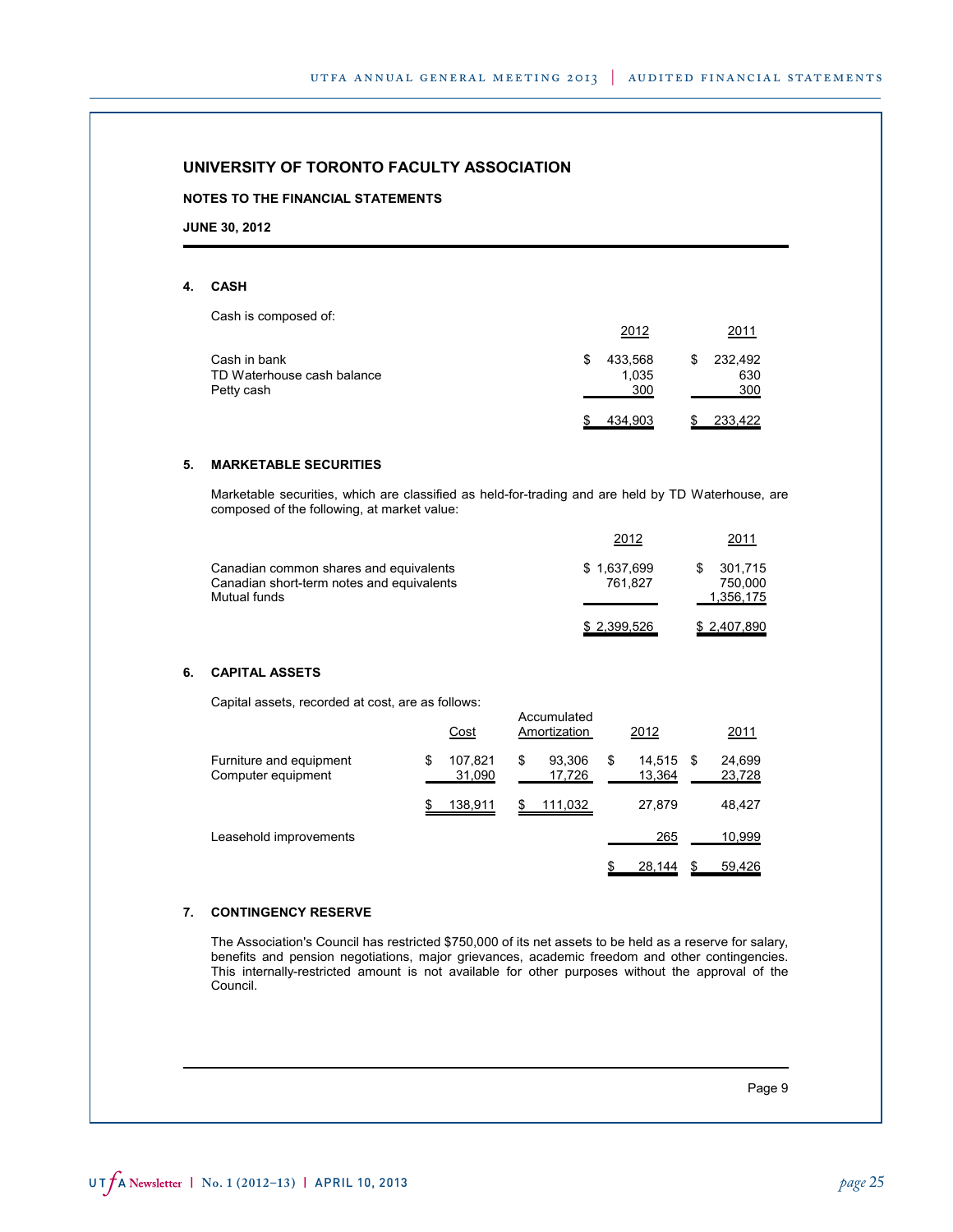#### **NOTES TO THE FINANCIAL STATEMENTS**

#### **JUNE 30, 2012**

#### **8. MEMBERSHIP FEES**

Membership fees are from the following sources:

| University of Toronto               | \$2,460,034 | \$2,442,035 |
|-------------------------------------|-------------|-------------|
| <b>Retired members</b>              | 35.797      | 21.400      |
| University of Victoria College      | 18.603      | 15,955      |
| University of St. Michael's College | 10.993      | 8.819       |
| University of Trinity College       | 4.659       | 4,100       |
|                                     | \$2,530,086 | \$2,492,309 |

#### **9. OPERATING SUBSIDIES**

Under an agreement, the University of Toronto provides the Association with various services, the most significant of which are free rent and a telephone line subsidy. The market value of the rent and telephone line have been recorded as expenses and corresponding subsidies in the statement of operations.

In addition, the Association has an agreement with the University of Toronto for the university administration staff to provide for teaching release times equivalent to 2.500 full time employees ("FTE") (2.5 FTE in 2011). For the year ended June 30, 2012, the release times were as follows:

|                                                                                                                                                                                                                                                                                                      | 2012<br><b>FTE</b>                                                            | 2011<br><b>FTE</b>                                                            |
|------------------------------------------------------------------------------------------------------------------------------------------------------------------------------------------------------------------------------------------------------------------------------------------------------|-------------------------------------------------------------------------------|-------------------------------------------------------------------------------|
| President<br>Vice President - Grievances<br>Vice President - Salary, Benefits and Pension<br>Vice President - University and External affairs<br>Treasurer<br><b>Chair - Appointments Committee</b><br>Chair - Equity Committee<br>Chair - Librarians Committee<br>Chair - Teaching Stream Committee | 0.825<br>0.400<br>0.400<br>0.125<br>0.125<br>0.125<br>0.125<br>0.125<br>0.125 | 1.000<br>0.500<br>0.400<br>0.100<br>0.100<br>0.100<br>0.100<br>0.100<br>0.100 |
| Chair - Membership                                                                                                                                                                                                                                                                                   | 0.125                                                                         |                                                                               |
|                                                                                                                                                                                                                                                                                                      | 2.500                                                                         | 2.500                                                                         |

In 2012, only 2.175 FTE release time was claimed by the Association. The remaining 0.325 is being carried forward to 2013.

The value of these salaries and benefits paid by the University of Toronto is not reflected in the financial statements.

Page 10

2012 2011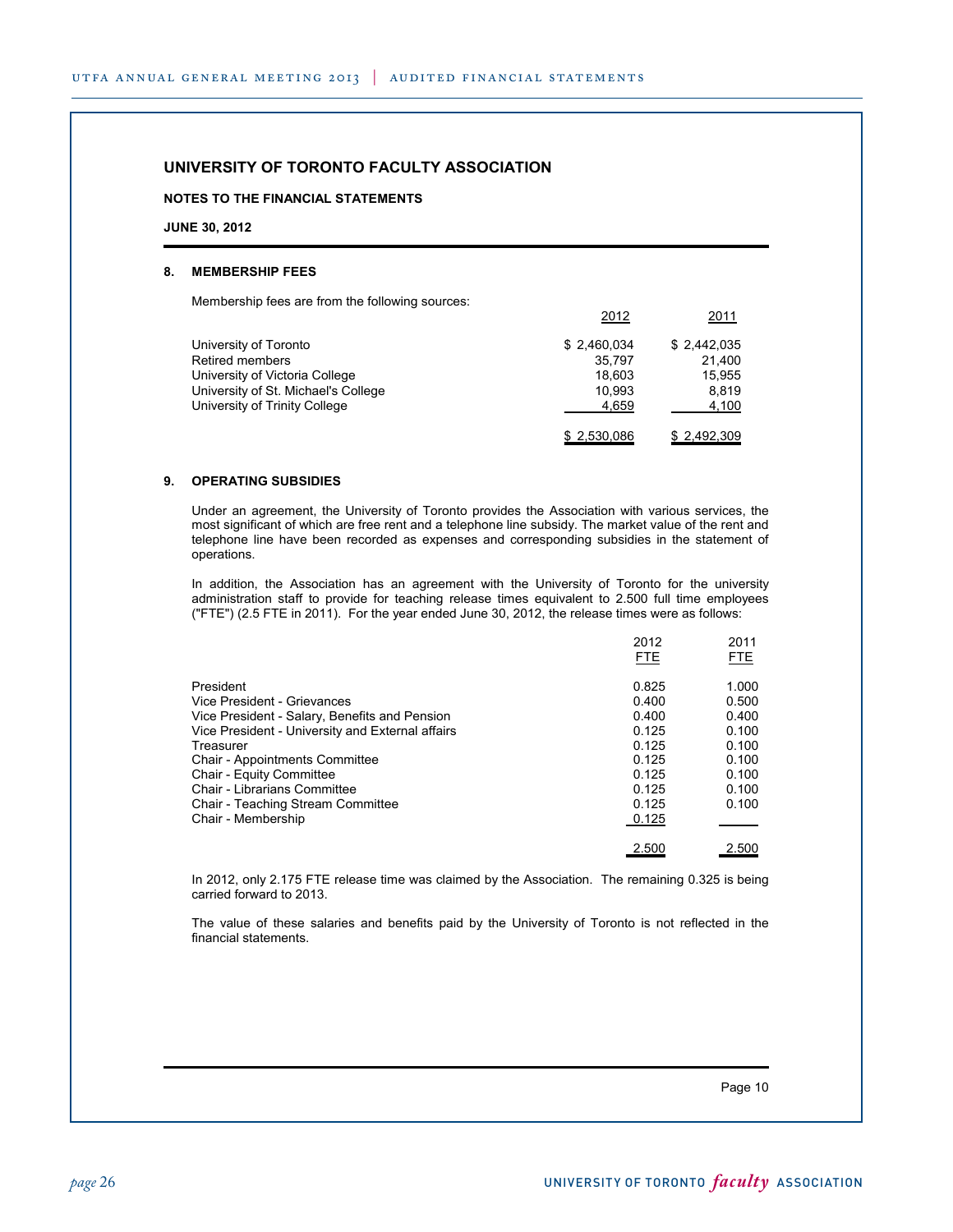14,718

#### **UNIVERSITY OF TORONTO FACULTY ASSOCIATION**

**NOTES TO THE FINANCIAL STATEMENTS**

**JUNE 30, 2012**

#### **10. CONTRACTUAL OBLIGATION**

The Association is committed to minimum payments under an operating lease agreement for office equipment expiring June 30, 2015. Future annual minimum lease payment are as follows:

| 2013 |  | S | 4,906 |
|------|--|---|-------|
| 2014 |  |   | 4,906 |
| 2015 |  |   | 4.906 |
|      |  |   |       |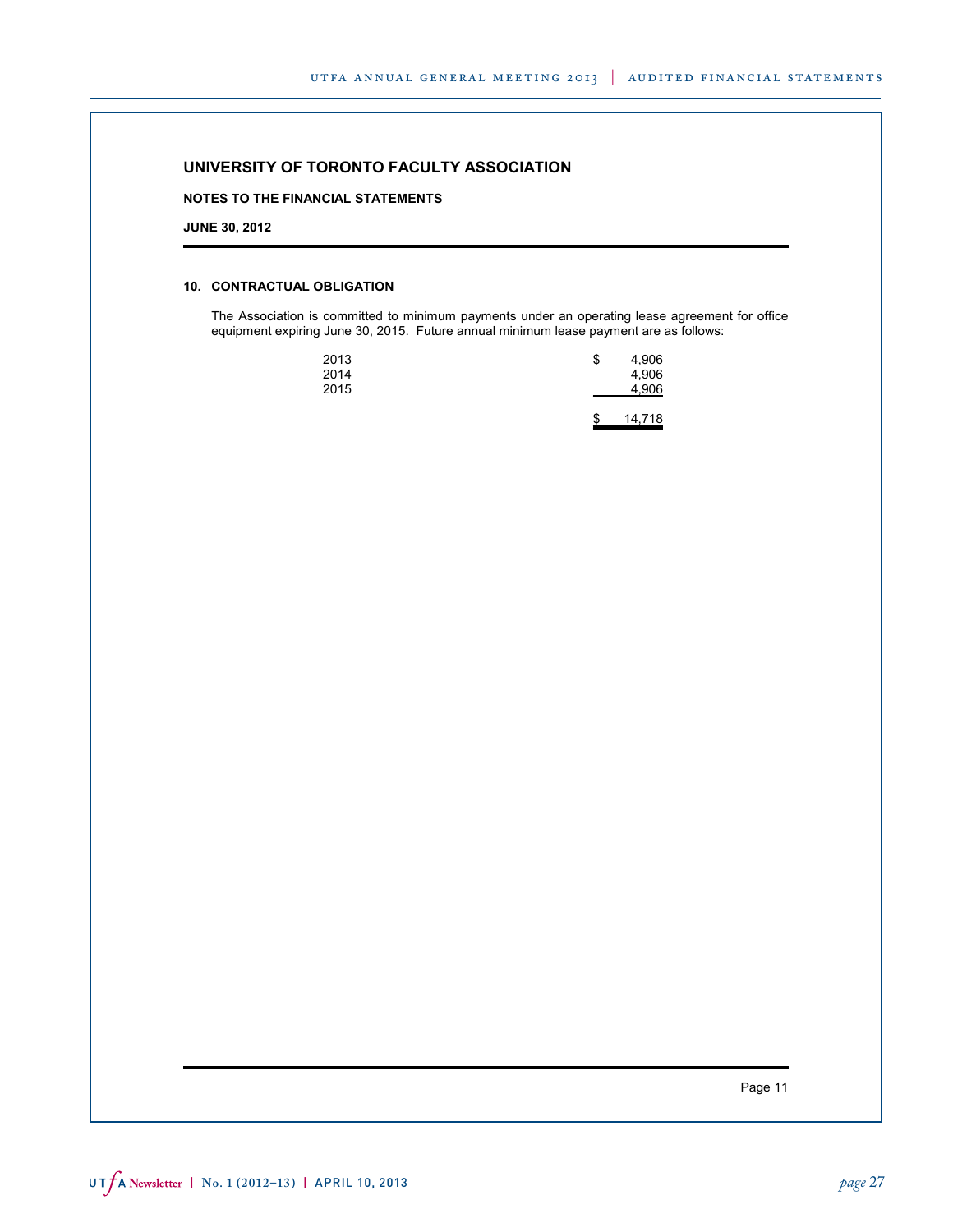# **UTFA Annual General Meeting 2012 | Minutes**

Wednesday, April 18, 2012, 3:00 to 5:30 p.m. Faculty Club – Main Dining Room – 41 Willcocks Street

W. Nelson called the meeting to order at 3:25 p.m.

- 1. Minutes of the Previous Meeting
- It was duly moved and seconded that

the minutes of the April 2011 meeting be approved.

W. Nelson requested one change.

K. Weaver, seconded by, R. Locklin, moved that

the minutes of the April 2011 meeting be approved as amended.

### **Carried**

2. Introduction of Jennifer Tsoung, Al Miller Memorial Award Recipient, and Yunjeong Lee, UTFA Undergrad Tuition Award Recipient

L. Tremblay introduced Jennifer Tsoung and Yunjeong Lee.

Jennifer Tsoung, the recipient of the Al Miller Memorial Award, works in the field of Chemistry and has won numerous awards, including an NSERC USRA and the Canadian Society of Chemistry Silver Medal. Yunjeong Lee, the recipient of the UTFA Undergraduate Tuition Award, is a double major in Human Biology (Global Health) and Anthropology.

Jennifer Tsoung and Yunjeong Lee thanked the members of UTFA for their generous support.

The members showed their appreciation through applause.

L. Tremblay thanked the members of the University and External Affairs Committee for their efforts in reviewing all the applications for this year's awards.

### 2. Reports of the Officers

W. Nelson said that written reports were included in the *Newsletter* and asked the members if they had any questions of the Officers.

Report of the President There were no questions. Report of the Vice-President, Salary, Benefits and Pensions There were no questions. Report of the Vice-President, Grievances There were no questions. Report of the Vice-President, University and External Affairs There were no questions. Report of the Treasurer There was a discussion, initiated by a question from the floor,

about the reasons behind expenditures for external legal fees.

D. Patrick replied that over those years the two main sources of legal costs were grievances and salary, benefits and pensions negotiations and from year to year there are spikes and then dips.

G. Luste noted that the Administration uses lawyers and so we need lawyers. Our legal expenses increase when salary, benefits and pensions negotiations take place over two years; we may have large bills for one year but not the second. Mediator and arbitrator fees are also part of the expenses. G. Luste also emphasized that some grievances, though expensive, UTFA takes on because they involve important issues of principle. And, he pointed out, carrying grievances and negotiating compensation agreements are core functions of the Association.

### 3. Reports of the Chairs of Committees

W. Nelson said that written reports were included in the *Newsletter* and would not be read at the meeting. He asked the members if they had any questions of the Chairs of Committees.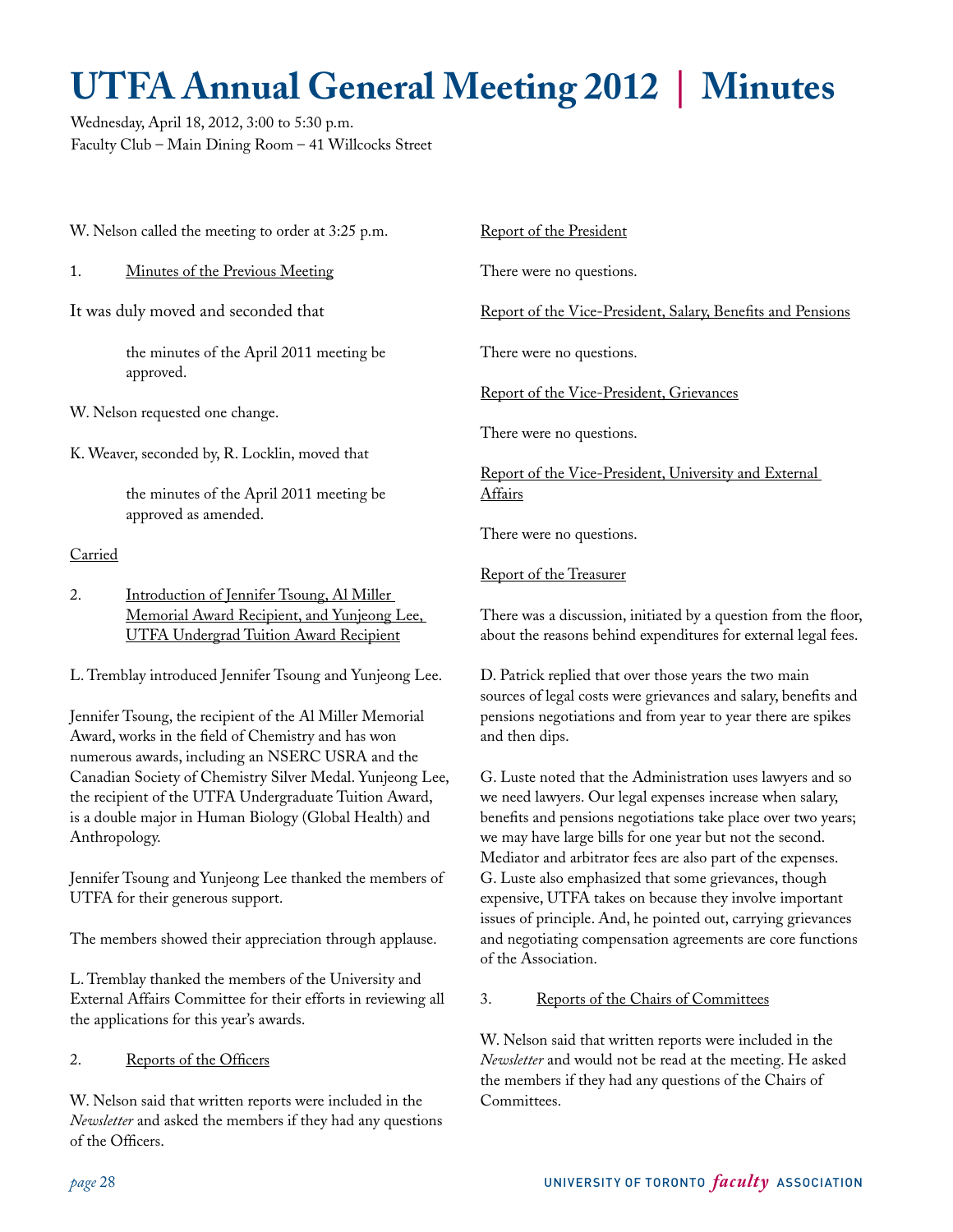### Report of the Chair of the Appointments Committee and Workload Advisory Committee

A member asked about a statement on page 22 of the *Newsletter* that "The Appointments Committee will be considering administrative appointments policy." J. Teichman said that the issue had to do with the selection of chairs and our concerns about process.

### Report of the Chair of the Equity Committee

There were no questions.

Report of the Chair of the Librarians Committee

There were no questions.

Report of the Chair of the Membership Committee

There were no questions.

Report of the Chair of the Teaching Stream Committee

There were no questions.

5. Changes to UTFA Constitution and By-laws -Motions

R. Locklin said that two separate motions were necessary to implement the changes to the Constitution and Bylaws being presented. The first, to amend the Constitution, required approval by 2/3 of the members present. The second, to change the By-laws, required a simple majority. Because the motions were so intimately related, it seemed appropriate to propose them as one motion. If it were approved by 2/3 then both changes could go through.

### Main motion:

UTFA Council, seconded by H. Sonne de Torrens, recommends that the UTFA Constitution and By-laws be amended in accordance with the revised language dated April 18, 2012. These changes will take effect immediately upon being passed by the membership at the Annual General Meeting.

R. Locklin asked S. Prudham to provide some background information.

D. Losell rose on a point of order. Article 4.4 of the Constitution indicates that members of Council shall be elected by the regular members of the Association, which she indicated the members of USMC are not. Nor can the membership of the USMC bargaining unit be part of UTFA. You cannot vote on something that contradicts your organization's constitution and by-laws.

W. Nelson said that changes to the Constitution over the years were made by a 2/3 vote. He believed that the solution to the question presented was that if the members voted by 2/3 to change the Constitution and By-laws then that could be done. W. Nelson said that the discussion could proceed and members who opposed the changes could vote against the motion.

S. Prudham provided some background. The faculty and librarians at St. Michael's College certified, with UTFA as their bargaining agent, and were presently negotiating a first contract with St. Michael's College. They have been UTFA members for many years. What has changed is that they have certified and their relationship with their employer has changed. There were concerns about UTFA being able to represent them because they didn't have any formal rights like UTFA has through the Memorandum of Agreement, with its grievance articles, Article 6, etc.

- In September 2009 S. Prudham and C. Messenger were invited to a meeting with USMC faculty and librarians concerning governance at USMC and the role of UTFA in representing USMC colleagues. In October 2010 an UTFA arbitration award was issued covering the compensation settlement for July 1, 2009 through June 30, 2011.
- The USMC administration imposed a wage freeze on its faculty and librarians instead of extending the salary increases in the arbitration award.
- USMC came to UTFA in December 2010 to ask for assistance. UTFA agreed to go to the provincial tribunal on public sector wage restraint to seek relief. In January 2011 USMC members asked to meet to discuss certification and their other options. Present were G. Luste and S. Prudham from UTFA and S. Barrett and C. Lace from Sack, Goldblatt, Mitchell. USMC members expressed a strong desire to stay within UTFA, and there was a long conversation about the pros and cons of certifying and other options.
- In February 2011 USMC members advised UTFA that they wanted to seek certification and formally asked UTFA to act as their bargaining agent under the Labour Relations Act.
- USMC's administration fought the USMC-UTFA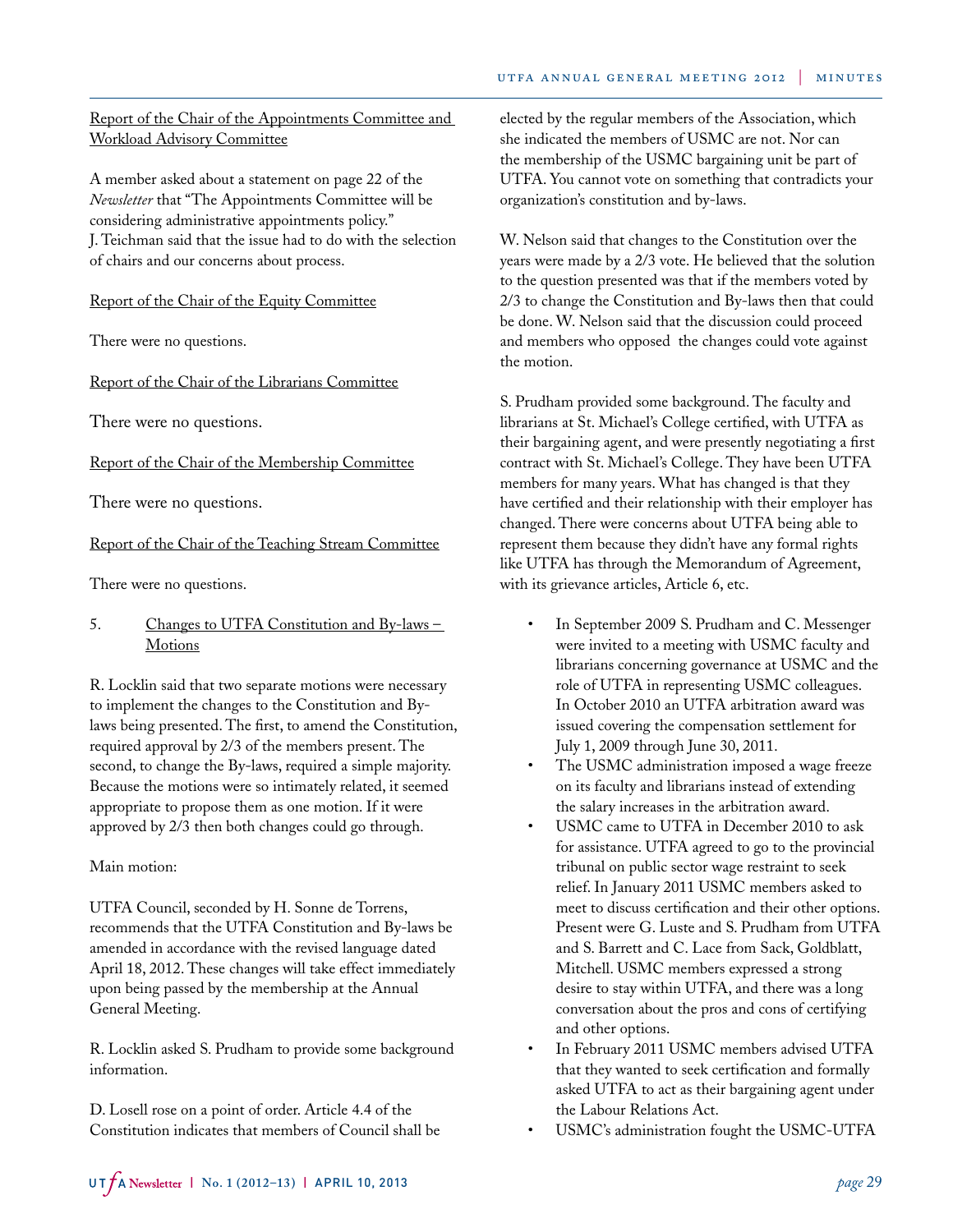application before the Labour Board and lost. The Board ruled that there is no legal impediment to UTFA's being the bargaining agent for a certified unit even though UTFA is not certified in its relationship with the University of Toronto.

- In February 2011 UTFA Council passed a motion stating, "UTFA Council approves UTFA's application for certification to the Ontario Labour Relations Board on behalf of the University of St. Michael's College faculty and librarians in order to be their bargaining agent."
- Nothing about this motion formally alters our relationship with our employer, U of T.
- Faculty and librarians at USMC are represented by us but have a different employer, USMC.
- In September 2011 bargaining for the USMC unit's first contract began.
- UTFA Council struck a committee to propose changes to the Constitution and By-laws that would allow us to administer this new relationship. This Committee consisted of R. Locklin, S. Prudham, M. Attridge, L. Tremblay, and H. Diggle (General Counsel) with advice from SGM.
- In February and March 2012 UTFA Council reviewed the draft changes to the Constitution and By-laws. Council voted in March to bring forward the changes presented to the AGM today.

S. Prudham said that there are 20 people (13 faculty and 7 librarians) in the bargaining unit

A member asked about a recent UTFA survey, and asked what justifies UTFA's dedicating resources to the USMC certification.

S. Prudham emphasized that the matter before the members was not whether or not we should be acting as an agent for USMC. That decision was made by Council. On certification our outreach has shown that the UTFA membership is divided; but the matter now before the members is the proposed changes to the By-laws and Constitution to administer the USMC unit.

S. Prudham explained that the Constitutional changes are needed so that all know what the norms are and to specify how we are going to give force to our role as bargaining agent. In certifying with UTFA they have given us a lot of responsibility and we should hold ourselves accountable.

A member asked what will happen if other groups at U of T approach UTFA with the same request.

S. Prudham noted that this was discussed at Council, and it was decided to deal with that question case by case .

R. Locklin said that he was the Chair of the Constitutional Review Committee. He has a joint appointment with St. Michael's College and the Department of Religion but is not a member of this bargaining unit.

R. Locklin said that the committee's duty was to look at the reality that USMC was the certified unit and UTFA was the trade union representing it, and to articulate the governance relationship between the members of this unit and the UTFA leadership.

He noted that three principles guided the committee's work.

The first principle was mutual autonomy.

The second principle was mutual accountability.

The third principle was that accountability will be left to the UTFA leadership.

In extreme circumstances the UTFA Executive or President can remove members of the USMC leadership team and/or appoint a temporary supervisor. Most issues will presumably be resolved locally, but the committee thought it important to stipulate clearly where the final authority lies in case of a disagreement or a form of misbehaviour.

R. Locklin welcomed questions on the Executive Summary and the proposed changes to the Constitution and By-laws. Most of the substantive content of the proposed changes would be in Article 18 of the By-laws. Most of the changes being proposed in other articles of the Constitution and Bylaws were meant to harmonize them to the new Article 18. The most significant changes to the Constitution and Bylaws were in Article 4.10 of the Constitution and Articles 2.5, 5.1, 6.1 and 7.6 of the By-laws.

The objection raised earlier questioned whether the change to Article 4.10 of the Constitution contradicts Article 4.4, which states that any member of Council has to be elected. Article 4.10 stipulates that the Chair of the USMC leadership team will be a non-voting *ex officio* member of Council. The committee's understanding is that this is covered by the clause that introduces 4.10, which says, "notwithstanding anything else in this Article, the Past-President of the Association, and any person who is an Officer of the Association or the Chair of any standing committee of Council and is not otherwise a member of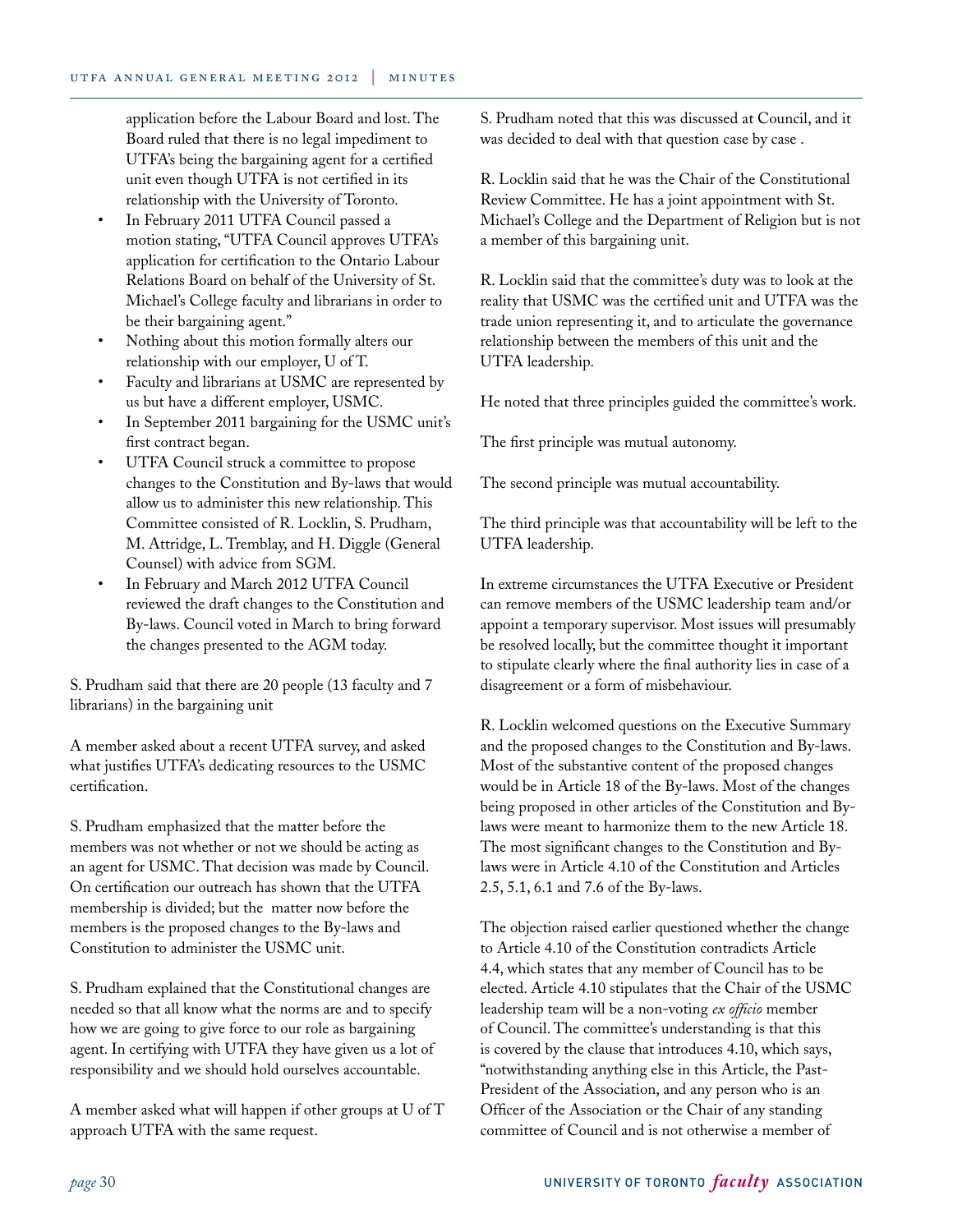Council, shall be a member *ex officio,* with all the voting privileges of the elected members."

A member asked about the proposal to raise the mil rate to .95, which will increase the present \$8,000 in dues from St. Michaels's College by about \$1,000. U of T members presently contribute approximately \$2 million. How will UTFA separate that money? UTFA has already used other members' money on the members at USMC.

S. Prudham said that UTFA has been conscious of extra costs and is trying to contain them. One way is to make better use of the services of CAUT, such as its collective bargaining support. Legal representation is expensive, because we have formal legal processes involving a third party mediator and, if necessary, arbitration. In more conventional collective bargaining, our advice for USMC is coming from CAUT, whose services we already pay for. The Olivieri case shows that when bad things happen it is important to be a member of CAUT. Another measure to contain costs is seeking to join the CAUT Defence Fund, which functions as a kind of insurance fund as well as support for faculty who are on strike. USMC members would contribute to that through a surcharge on the membership rates that would only apply to their 20 members.

S. Prudham introduced Peter Simpson, Assistant Executive Director of CAUT, who was invited to attend the AGM in part to acknowledge his assistance in the USMC bargaining.

P. Simpson said that the CAUT Defence Fund charges \$5 per insured member, gives them \$80 strike pay per day, and pays for continuing benefits as well as ancillary costs associated with a strike.

S. Prudham said that there is no doubt that costs will be incurred in this relationship but those will be greatest up front, as first collective agreements are usually the most difficult to negotiate.

A member asked why UTFA wanted to accept this role, with the added costs and added time.

S. Prudham said solidarity was the main reason. USMC members asked for our help and we agreed.

R. Locklin noted that the changes proposed are to make clear how those costs will be contained, e.g., the final word on grievances is with the Vice-President, Grievances. The revisions are meant to establish where final authority lies on any decisions, including financial ones.

G. Luste said it is important to look at whether the cost is one-time-only or ongoing. One-time-only start-up costs are not unusual in our work.

USMC members have a different employer, but they have been under the U of T tent for decades. Our MoA does not cover St. Michaels's, Trinity or Victoria, but the federated colleges have always tended to follow what the U of T faculty and librarians have. USMC faculty certified because in the last agreement their Administration refused to give them what UTFA negotiated, thus violating traditional practice.

A member asked what would happen to the relationship if the motion to change the Constitution and By-laws gets voted down.

S. Prudham said that the relationship would remain. UTFA would still be USMC's bargaining agent. But how to administer that relationship would not be clear.

D. Losell rose on a point of order asking whether the changes proposed contravened the Constitution because they refer to "units," and UTFA does not have units as members.

R. Locklin said that the Committee never thought of the unit as a member. The unit represents members.

W. Nelson said that UTFA's concern is not whether the unit is a unit, but whether its members are members of UTFA, and he sees no problems with the wording.

A. Rubinoff, seconded by J. Newman, moved that:

the question be put.

#### Carried.

W. Nelson asked who was in favour of the first motion presented.

#### Carried.

The second motion deals with the mil rate of the USMC Unit.

S. Prudham said that this motion comes from the members of the unit. They felt that if they were going to ask UTFA to be the bargaining unit then they should pay a higher mil rate.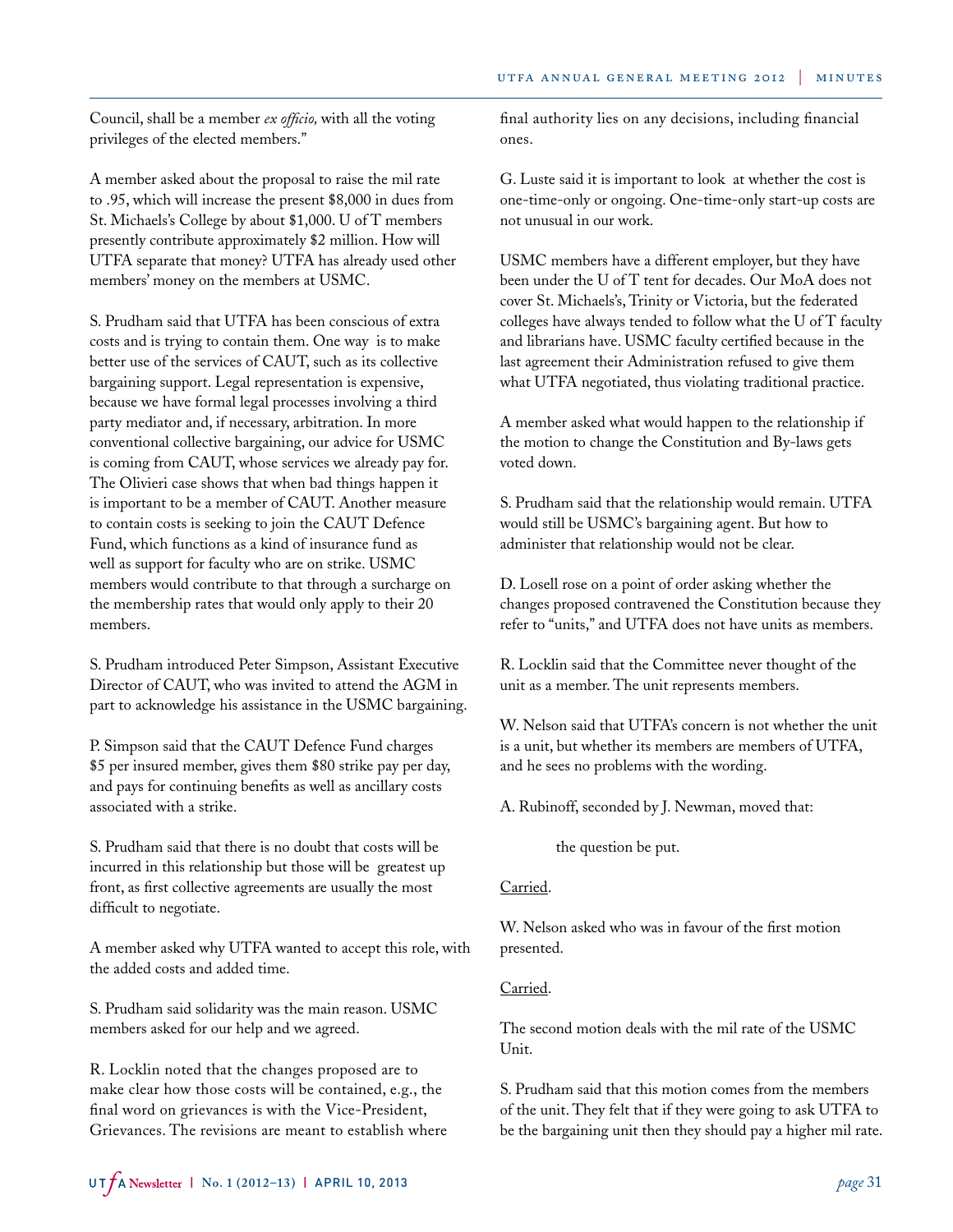Second motion:

UTFA Council, seconded by H. Sonne de Torrens, recommends that the mil rate for the USMC unit members be adjusted to 0.95. This change will take effect on July 1, 2012.

Carried.

6. Apportionment – Motion

G. Luste called the members' attention to the sheet outlining the motion on apportionment.

UTFA Council, seconded by E. Damiano, moved that:

the Annual General Meeting accept the recommendation of the Apportionment Committee on the reapportionment of UTFA Council seats and constituencies.

The summary shows that the committee first divided the 56 seats of Council among eight sections, proportionally to the number of members as of January, using three apportionment methods. It then determined the number of seats for each constituency and thus the change in number of seats relative to the current apportionment. Council now has one seat too many (57, instead of the 56 prescribed by the Constitution) and this too was taken into account.

In the final outcome:

- Arts and Science (100) goes from 22 seats to 19 (-3) seats)
- UTM (200) maintains its 5 seats
- UTSC (300) goes from 5 seats to 6 (+1 seat)
- Engineering and Applied Science (400) maintains its 4 seats
- Medical Science (500) maintains its 5 seats
- OISE (600) maintains its 4 seats
- Professional Faculties (700) go from 8 seats to 10 (+2 seats)
- and Librarians (800) go from 4 seats to 3 (-1 seat)

G. Luste indicated that members from the eight sections participated at the initial meeting in February. All committee members but one voted for this breakdown of constituencies. The recommendation was approved by UTFA Executive and then by UTFA Council.

E. Sousa said that he participated in the Apportionment Committee. He argued that the calculation was not done correctly, and that the Committee was not given enough time to deal with this matter. E. Sousa presented his own calculations, contending that Engineering should get one more seat.

G. Luste said that the committee tried to be as fair as possible.

M. A. Guttman, seconded by C. Guberman, moved that:

the question be put.

Carried.

W. Nelson asked who was in favour of the motion.

Carried.

- 7. Special Topics
	- (i) Looking back on the last decade at  $UTFA -$ Emeritus Professor George Luste

G. Luste talked about the effect of serendipity on life decisions – how you meet your future spouse, what career you choose – and on his coming to UTFA. In 1999 he was considering early retirement. He took a solo canoe trip in the south Arctic and, near the end, had to wait out the weather for three days on land. He kept busy by writing about things he had complained about, and pensions came to mind. He wrote 78 pages and decided to volunteer at UTFA. Three years later he became President.

In 2000–2001 UTFA was in a precarious financial situation. Income was marginal and hundreds of thousands of dollars were owed in legal expenses on the Olivieri case. Today UTFA has over \$2.5 million for future unexpected major issues. Early on, it was agreed that the Association's priorities would be salary, benefits and pensions negotiations; grievances, especially on tenure appeals; and making sure that PTR and ATB payments kept up with inflation. Then came a frightening moment when a previous Provost sent UTFA a letter, in December, on the last day of classes, advising that they were going to tear up the MoA unless we agreed to their terms about certain clinical faculty issues. UTFA realized then that it was not prepared to communicate urgently with its members. Today UTFA has over 3,200 email addresses, allowing for quick communication.

Over time, the office was renovated, computers were updated, and our website improved, though it is still a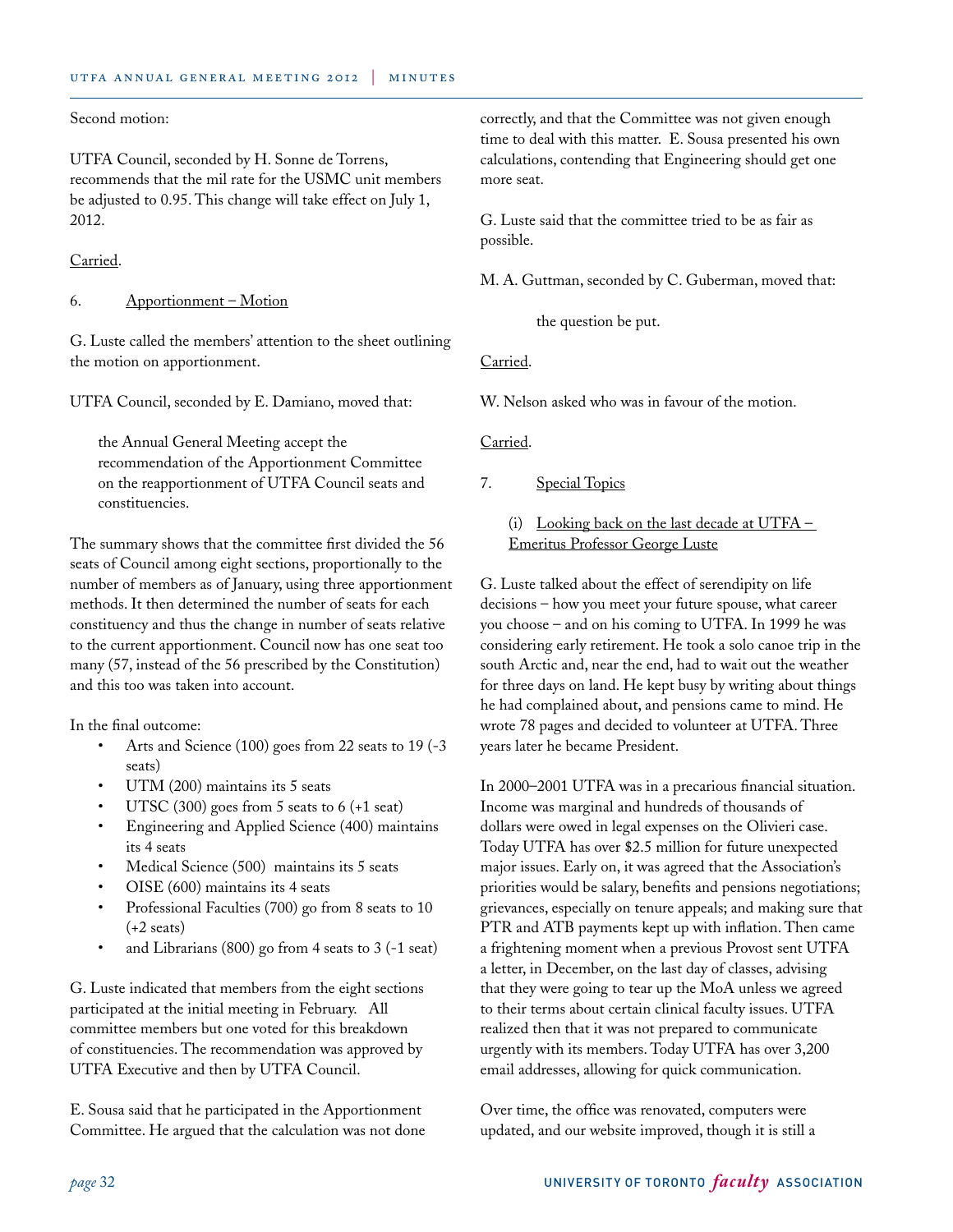work in progress. Our next imperative was greater member participation, so to make that happen we formed the Membership Committee. S. Prudham was the first chair, then Katharine Rankin took over.

The quality of our teaching and research was a constant concern. Increasing undergraduate numbers led to the emergence of workload as a key issue. The term "workload" somewhat obscures the central motivation of protecting our time to give good quality teaching and research.

After gathering over 20 years' worth of actuarial annual reports G. Luste was able to get a picture of what had happened to the pension plan. Today we have a new Pension Committee. That took a lot of hard work, five years of negotiations, many appearances before the Business Board, and the writing of several information reports, providing facts and information rather than taking ideological positions. The UTFA website has links to many pensionrelated articles and newsletters, as well as items on the U of T budget model, how large undergraduate classes subsidize professional faculties, and other financial issues.

G. Luste said that UTFA needs to improve its staff support, its website, and the retiree membership database. Information for active members comes directly from Human Resources but we have to build the retired members' records internally. Outreach to faculty is an ongoing priority: the purpose of UTFA is to represent our members.

G. Luste said that he is very concerned about the chronic underfunding of U of T's mission to be an internationally competitive public research and teaching university. U of T is funded the same as every other university in Ontario, yet aspires to be at a higher level. There are more and more undergraduates per faculty member, and the portion of the total operating budget spent on instructional salaries has fallen by about one-third over the last 13 to 14 years. Information Report #20 from January 2012 shows that in that time U of T has added over 24,000 more undergraduate students, but it has not added more full-time teaching staff. An earlier report showed that undergraduate units have been subsidizing the professional faculties by \$40 to \$50 million per year over the last six years. These economic problems create the prospect of a permanent two-tiered faculty class – a very senior tenure stream permanent faculty and then a lower tier with lower salaries.

G. Luste said that U of T has foisted a major problem on members. For 17 years it put no money into the pension plan, nor did it put money in during years when markets

were very strong. UTAM (University of Toronto Asset Management) recently lost yet another billion dollars with its investments. The U of T pension plan is far worse off than that of any other university in Ontario.

G. Luste said that he will continue assisting with the transition for the incoming President, and also continue as Chair of the Pension Committee for the next two years.

He concluded with some remarks about William Nelson. Howard Marks, in his most recent newsletter, made him think of W. Nelson. Marks asked, "what good is history, after all it is in the past?" He went on to say, "the truth is, history can be one of our greatest aids, in investing as in life…. I feel a lot of my ability to add value comes from the amount of history I've witnessed and the significance I've extracted from it." In that connection, W. Nelson did a great service when he published a history of the Faculty Association and then updated it in 2006. All members should read it.

G. Luste said that this would be W. Nelson's last year at the AGM as chair. He asked the members to thank W. Nelson for his years of service to UTFA.

The members showed their appreciation through a standing ovation.

G. Luste also sincerely thanked all of the colleagues and staff who assisted him over the years.

W. Nelson thanked G. Luste for his kind words. He commented briefly on his own past, reminding members that he was part of the Association of Teaching Staff in 1969 and served for 17 years on the Executive Committee, 21 years on Council, and more as a non-member speaker. For the last decade he stayed around because he liked working with G. Luste.

### (ii) Challenges in implementing the new workload policy and tri-campus issues – Professor Judith Teichman

J. Teichman said that in 2010, as chair of the Equity Committee, she authored a report with R. Chang on salary issues at U of T. She was often asked what she was doing about its findings: that gender inequality in salaries continued to exist at  $U$  of  $T$  and that there were tri-campus salary inequalities, with lower salaries at the east/west campuses. G. Luste recommended trying to get at the problem through a working group, and there was now a working group on salary inequality, focussed on the tri-campus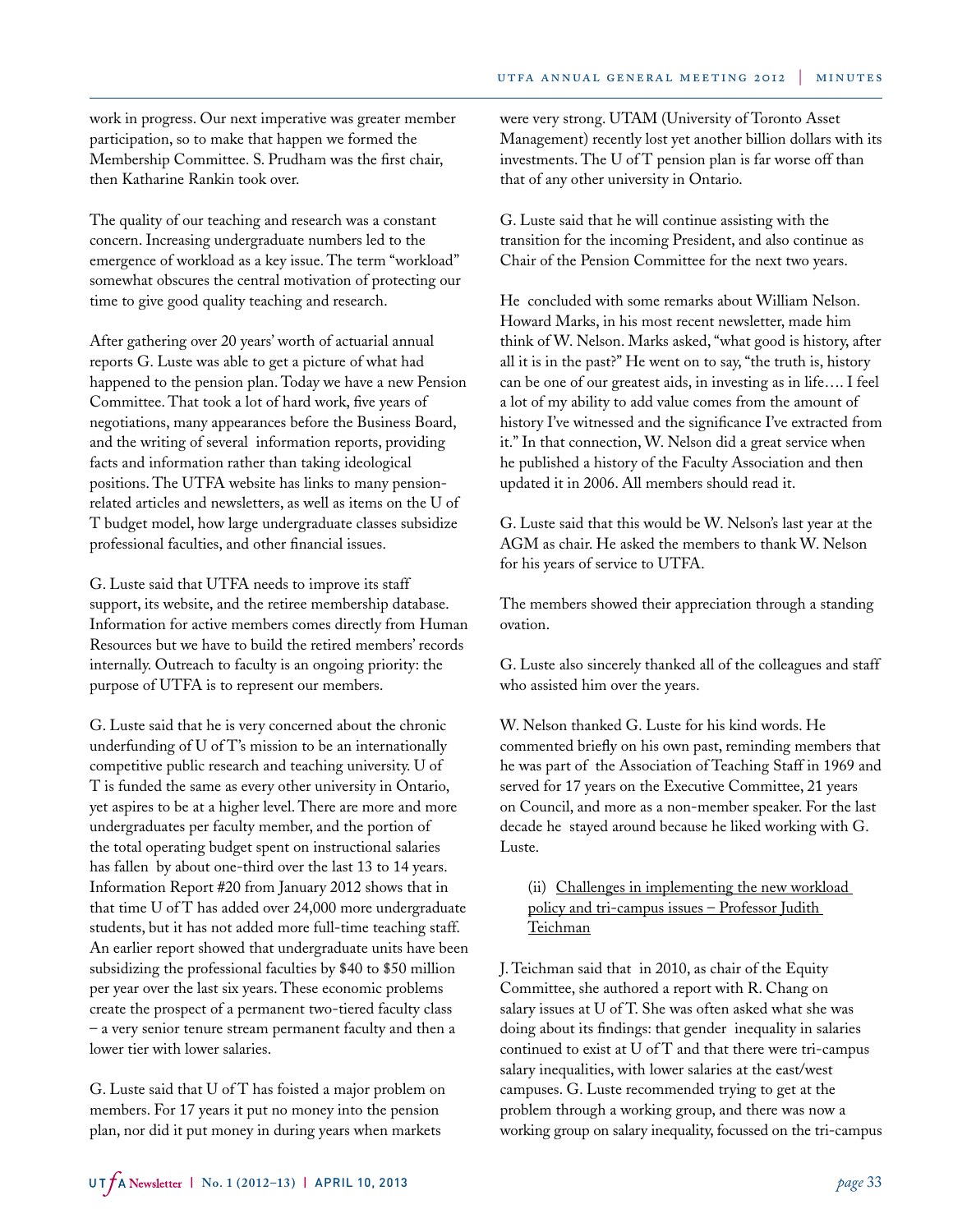issue but also dealing with gender. Initially focussing on the tenure stream, it also intends to look at the teaching stream. The Administration's own reexamination of the data confirms UTFA's findings. One problem is that starting salaries are not collected centrally, so one must go directly to departments to obtain this information. It will probably emerge that there are different reasons for the salary inequalities, depending on the disciplines and departments.

Regarding workload, the Workload Advisory Committee wanted a policy developed that would protect time for scholarly research. It came up with the idea of having unit workload committees developing norms for distributing workload within the unit. In well administered units with empathetic Deans or Chairs who are concerned about equity among their faculty members, workload was not a big issue. However, in many parts of the University things do not work that way. Mechanisms are needed to ensure research time is protected. Even where things go well, a future Dean or Chair may be less empathetic and efficient.

Since the 1990s enrolment has doubled at both UTSC and UTM, creating some serious workload issues. Her concern is how the unit workload committee is going to get at the inequalities of workload in the same discipline across the entire university. The Tri-campus Workload Committee was established to address this. For example, TA support for Political Science at UTSC is considerably less than St. George colleagues could expect – thus workload can interfere with the research productivity of colleagues at the east/ west campuses, who have a higher demand on their time for service and teaching.

J. Teichman advised the members that if they have any problems or questions on workload matters, they should write to [workload@utfa.org](mailto:workload@utfa.org) . She already has a growing file of email. Many problems have been identified, from unrepresentative committees to faulty selection processes. The Workload Policy clearly says that there should be input from all faculty members on who is going to sit on the workload committees but in many cases this does not happen. Another issue is metrics. How do you measure people's workload? Most members teach courses, but this is not true everywhere. In some units there is a lot of one-onone with students, and some people do much more of that than others. How do we get members of a unit workload committee to agree that some common metric ought to be developed? Workload documents arise at the local level and circumstances are very distinct across the campuses. Also, some unit workload committees were told by Chairs and

Deans that they could only codify existing practices. This was contrary to the original intent, which was that you may have good practices and you want to codify those, but you need to open everything up for discussion.

Many workload committees got started very late, especially where Chairs and Deans were resistant, and some of the workload documents are very vague, in some cases because administrators did not want too many details. The original intent of the Tri-campus Workload Committee had been to look at the different workloads in the same discipline across the three campuses, but now it can't do that because of directives not to provide the kind of detail that that requires. The committee will have to collect that data on its own.

She reiterated that any members who have concerns that she has not raised should write to her at [workload@utfa.org](mailto:workload@utfa.org) and let her know.

#### (iii) Current bargaining and MoA issues – Professor Scott Prudham

S. Prudham reported that UTFA Council had approved without dissent a new agreement with the Administration, to form a Special Joint Advisory Committee (SJAC), with equal representation from UTFA and the Administration, to deal with the need to reform and modernize the MoA. The core terms of reference also include looking at the role of faculty and librarians in academic planning.

S. Prudham said that the final outstanding matter was the role to be played by a third party facilitator. UTFA insisted on some form of expert facilitation-mediation and two names have been agreed to. One is Frank Iacobucci, a former Supreme Court justice and also a former Provost and acting President at U of T. The other is John McCamus, a highly respected professor at Osgoode Hall Law School. The Administration would accept either and has asked UTFA to choose.

This agreement also creates two subcommittees, one to deal with outstanding concerns around tenure and one to advance negotiations over the new faculty stream, dealing with the current teaching stream and professional faculty.

It is important to understand, however, that there is no monetary settlement yet. The team is still working to get a mediated/voluntary settlement but there are serious unresolved issues. Arbitration dates have been scheduled for June and the team is working toward that deadline.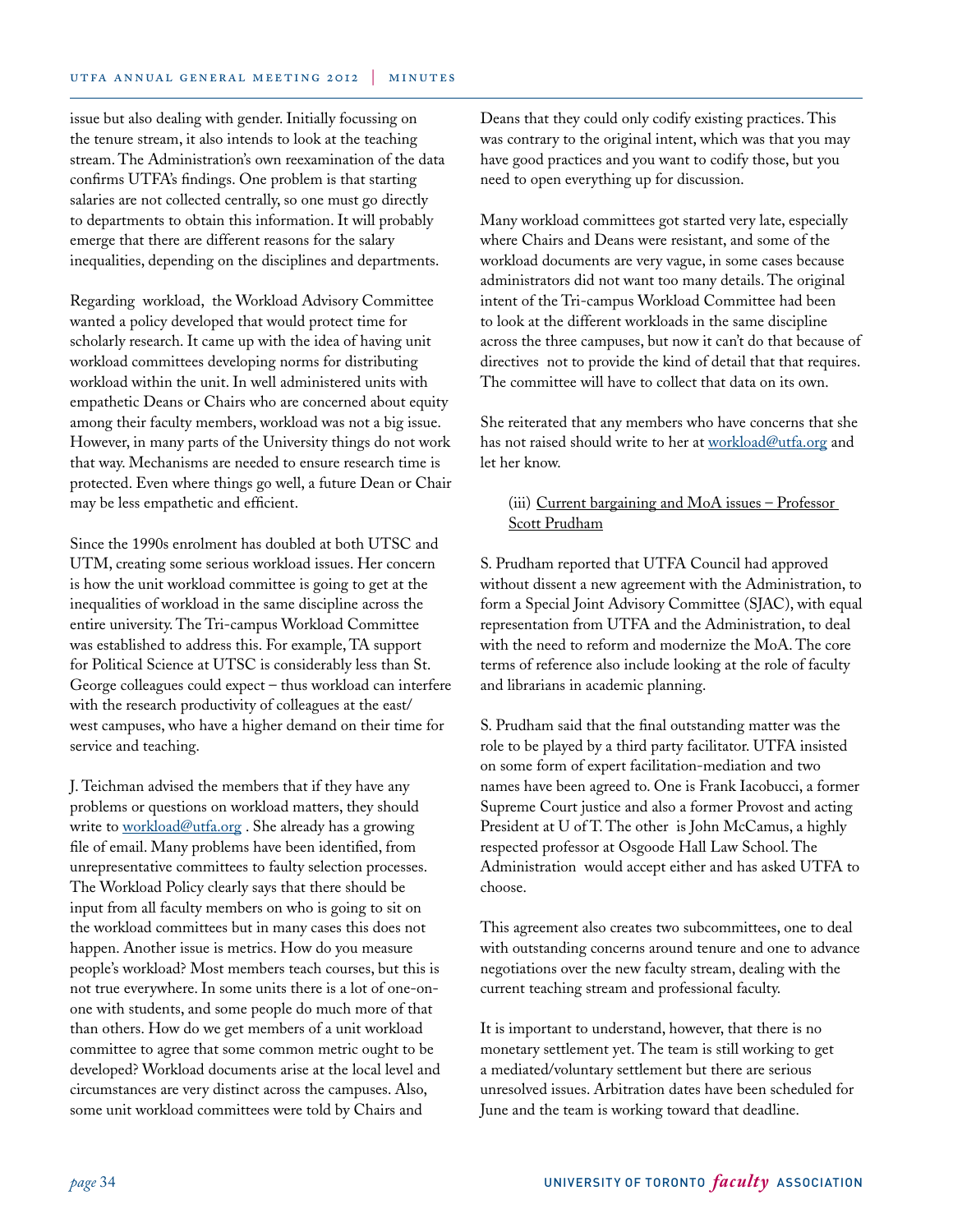S. Prudham read from the agreement:

*The Memorandum of Agreement governing the relationship between the University and the Association has been in existence for 35 years. During that period of time, its terms, including the process of collective bargaining and arbitration, has served the parties and the faculty, librarians, students and staff of the University of Toronto well. At the same time, while the Memorandum has been revised by mutual agreement on a number of occasions, the parties acknowledge that the terms and scope of the Memorandum warrant ongoing review and modernization.*

*The parties agree that consistent with the Memorandum's stated purpose to promote the welfare of the University and its faculty and librarians within a context of maintaining harmonious and collegial relationships within the University, it is time for a meaningful collegial discussion, examination and review of the Memorandum of Agreement and policies related thereto.*

S. Prudham repeated that the parties have also agreed to examine the role of faculty and librarians in academic planning.

The members showed their appreciation through a standing ovation.

S. Prudham thanked the UTFA Bargaining Team for its hard work and long hours.

The members showed their appreciation through applause.

S. Prudham also thanked the members and their colleagues for their demonstrated support for UTFA's critique of the existing framework.

Members asked about the time frame for the SJAC discussions.

S. Prudham answered that the SJAC will do its work over the next academic year. He anticipated starting to meet in September.

P. Russell asked to say a few words about George Luste. George's period in office has been an extraordinary chapter in the life of UTFA and P. Russell asked the members to stand to thank G. Luste for his leadership.

The members showed their appreciation through a standing ovation.

8. Remarks by the President-elect

S. Prudham thanked P. Russell and mentioned plans for a special event marking G. Luste's presidency, probably in September.

S. Prudham introduced a video made by Paul Hamel and Judith Taylor on "Collegiality & Governance at the University of Toronto."

S. Prudham thanked the members who supported him to become the next UTFA President. There will be a lot of work to do and he looks forward to working with everybody.

The members showed their appreciation through applause.

9. Other Business

The video was shown. The members showed their appreciation through applause at the end.

J. Teichman thanked Paul Hamel and Judith Taylor for all the work they put into producing the video.

D. Bailey, seconded, K. Rankin, moved that:

the meeting adjourn.

Carried.

The meeting adjourned at 5:30 p.m.

Chris Penn Administrative Assistant